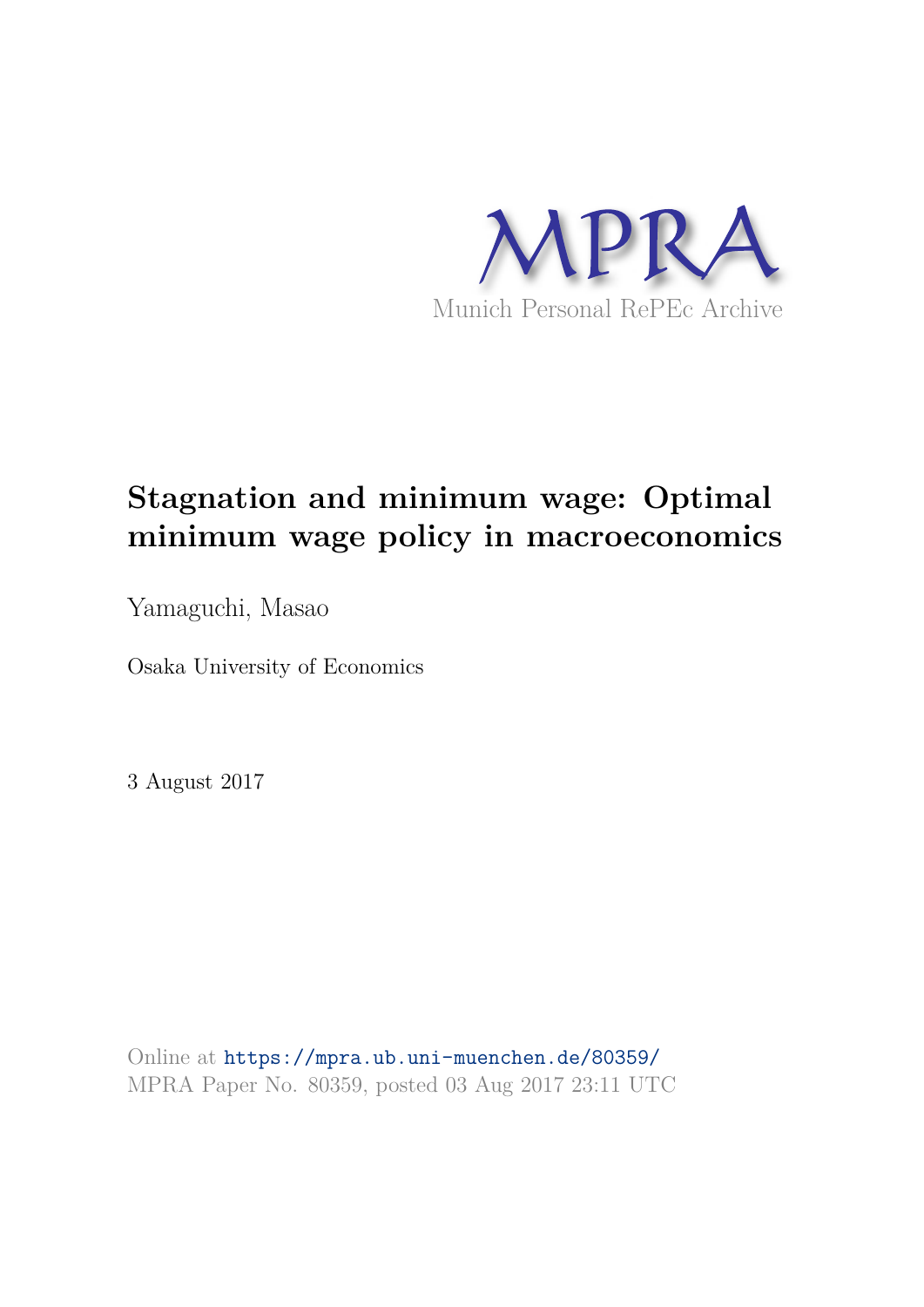# Stagnation and minimum wage: Optimal minimum wage policy in macroeconomics

Masao Yamaguchi<sup>∗</sup>

August, 2017

#### abstract

This paper argues how an increase in minimum wage affects employment, consumption, and social welfare with dynamic general equilibrium model without market frictions. The study demonstrates that a minimum wage hike reduces an actual unemployment rate and has positive effects on an employment rate under the demand-shortage economy whereas they do not under a non-demand shortage economy. The study also shows that optimal minimum wage which maximize social welfare and minimize an actual unemployment rate when the economy faces the demand-shortage initially. These findings imply that the minimum wage can be considered as one of the effective policy for overcoming deflation and stagnation although it increases the natural rate of unemployment.

KEYWORDS: Minimum wage, Unemployment, Natural rate of unemployment, Deflation, Stagnation, Demand shortage, Dynamic general equilibrium model JEL Classification Codes: E24 E31 J38

## 1 Introduction

The model of the competitive labor market states that a decline in minimum wage (above competitive wage) increases the employment, firm's profits, and welfare and thus vitalizes the economy. During the depression period, however, this effects do not seem to work well because a decrease in aggregate demand is a significant factor that decline an employment rate as Keynes (1936) explained. What does macro-economy

<sup>∗</sup>Corresponding author: Faculty of Economics, Osaka University of Economics, 2-2-8, Osumi, Higashiyodogawa-ku, Osaka 533-8533, Japan. Email: m.yamaguchi@osaka-ue.ac.jp. I am grateful for the financial support by a Grant-in-Aid for Scientific Research (23730290) from the Japan Society for the Promotion of Science (JSPS) and Research Funding from Osaka University of Economics. I would like to thank, Tatiana Damjanovic (Durham University), Tamotsu Nakamura (Kobe University), Philip Jeon (Hanyang University) and Takanori Shimizu (University of Hyogo) for helpful comments. I am also grateful to the participants of seminar at University of Exeter, Korean Association of Applied Economics annual meeting and Japanese Association of Applied Economics annual meeting for helpful comments and suggestions. All errors are my own.  $\odot$  2017 by Masao Yamaguchi. All rights reserved.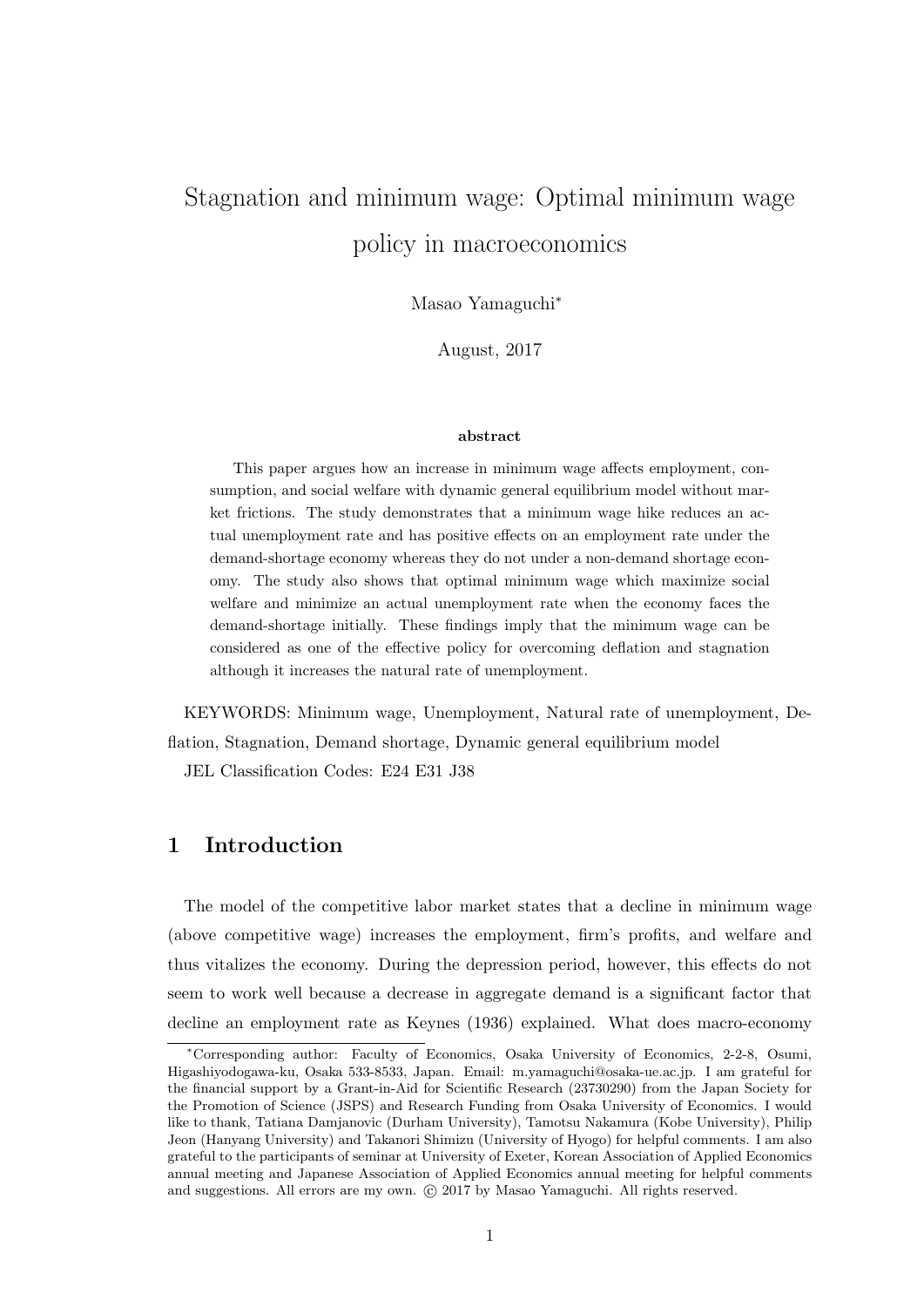respond when the government increases minimum wage in the stagnation? This paper argues that the impact of minimum wage policy on the economy differs in response to the economic situation, and shows that when an economy faces a demand shortage, an increase in minimum wages improves the employment rate, aggregate consumption, and social welfare. On the other hand, in an economy that does not face demand shortage, the increase in wages worsens the employment rate, aggregate consumption, and social welfare. Trade unions often insist on wage hikes during the labor-management negotiations, arguing that wage hikes will stimulate the consumption and aggregate demand. This paper supports these opinions in the context of an sluggish economy but not of an booming economy.

I develop a simple extension of Ono's (2001) dynamic general equilibrium model without market frictions by building in two different types of jobs. In the model economy, single final goods are produced by two labor inputs. Firms pay an efficiency wage and a minimum wage for each job. This assumption gives rise to a positive link between efficiency wage and minimum wages that can be used to analyze the effect of a wage hike (caused by a minimum wage hike) on the economy. This wage setting enables a tractable analysis because the minimum wage hike leaves the relative wage of each job unchanged, which eliminates the effect of substitution of labor demand for each  $j\omega$ .<sup>1</sup> Therefore, the model can focus on the other effects of the minimum wage hike such as on inflation and the budget constraint of households that is unnoticed earlier.

Households have utility from consumption and real balances of money. Assumption of insatiable marginal utility of money generates two different equilibria: a demandshortage and a supply-side (non-demand-shortage) economy as Ono (2001) showed. If the marginal utility of money is insatiable, the households accumulate money more than enough, and hence, the aggregate consumption level falls short of aggregate output level, that is, the demand-shortage equilibrium comes out. If the marginal utility of money is satiable, the supply-side equilibrium shows up. In the analysis, contrasting a demandshortage and supply-side economy sheds new light on the function of a minimum wage.

In a demand-shortage economy, the minimum wage hike can prominently increase aggregate consumption, decrease an actual unemployment rate, and improve social welfare. The reason for this result is attributable primarily to a firm's labor demand function. When the firm faces the demand-shortage constraint, an equilibrium of underemployment arises in which the marginal product of labor is higher than the wage. Hence, higher aggregate demand induces the firms to increase their labor demand and to decrease the underemployment as Barro and Grossman (1971) and Honkapohja (1980)

<sup>&</sup>lt;sup>1</sup>Cahuc and Michel (1996) state that the minimum wage hike increases the relative wage of unskilled jobs and induces firms to substitute other jobs including skilled jobs for unskilled jobs.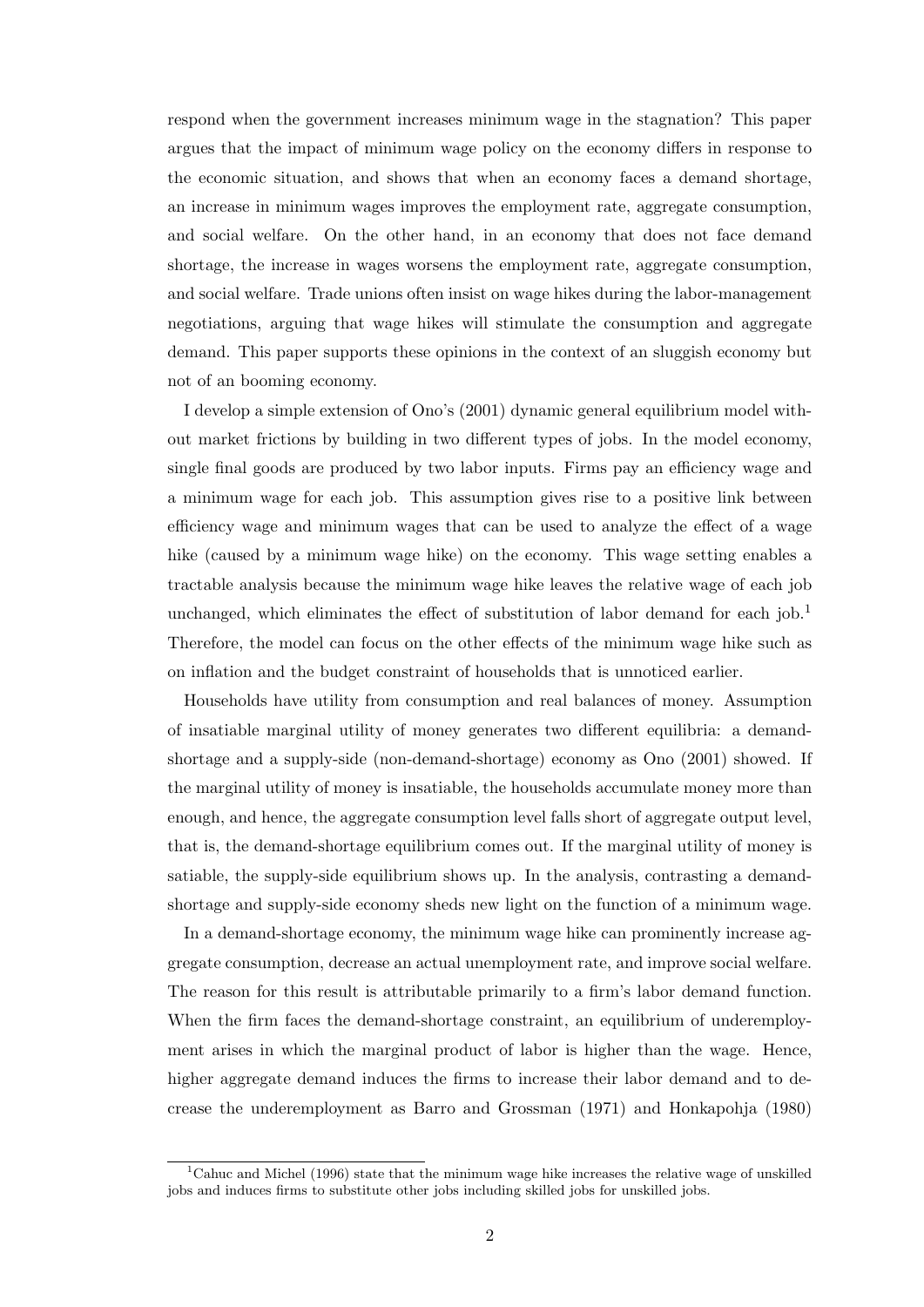showed.<sup>2</sup> At the same time, an increase in the minimum wage narrows the disequilibrium gap between demand and supply caused by the stimulation of consumption and then eases deflation. In other words, there is an optimal minimum wage policy that maximizes social welfare and minimizes an actual unemployment rate when the economy faces the demand-shortage initially. The analysis also provides a policy implication for governments concerned about budget deficit–that is, a minimum wage hike can raise the aggregate demand without an increase in government spending.<sup>3</sup>

On the other hand, in a supply-side (non-demand-shortage economy), a minimum wage hike decreases the employment and worsens the social welfare in analogy with the competitive labor market model.

A number of studies are related to this work. As stated above, I use the setting of Ono's (2001) dynamic general equilibrium model with perfect information. Ono shows the reasons for the occurrence of liquidity trap and a stagnation, but he does not discuss the impact of minimum wage.

The minimum wage policy is controversial although its empirical results of employment effects seem elusive (Manning 2016). Lots of empirical studies analyze the minimum wage effects on the employment.<sup>4</sup> Several theoretical studies argue the positive function of minimum wage as opposed to the standard model. The welfare-enhancing minimum wage policy can be obtained by the intensifying capital accumulation. Cahuc and Michel (1996) and Fanti and Gori (2011) consider a growth model in which minimum wage hikes can improve welfare, but for reasons that are different from those we consider here.<sup>5</sup> In their model, a minimum wage hike increases savings and capital accumulation at the cost of increasing unemployment. It then improves economic growth and welfare under generous unemployment benefits and the positive externality of human capital accumulation that stem from the substituting skilled labor for binding minimum-wage low-skilled labor. In a context of search model Flinn (2006) shows that minimum wage

<sup>2</sup>Honkapohja (1980) considers disequilibrium model with endogenous money holdings of household and shows that the steady state effect of an increase in real government expenditure with the case of endogenous money holdings is larger than the fixed price case with exogenous money holdings.

<sup>&</sup>lt;sup>3</sup>Annual inflation rate in the euro zone and in Japan are 0.2  $\%$  and -0.1  $\%$  in 2016, respectively. It is also worth considering the minimum wage policy to stimulate the economic activity and to alleviate the diminishing price pressures.

<sup>4</sup>For instance, regarding the minimum wage policy effect on low wage employment, Neumark, Salas and Wascher (2014) conducts a controversy with Allegretto, Dube, and Reich (2011), and Dube, Lester, and Reich (2010). Further Allegretto, Dube, Reich, and Zipperer (2017) offer a counterargument against Neumark et al. (2014).

 $5$ Some studies focus on the relation economic growth and minimum wage. Irmen and Wigger  $(2006)$ consider a two-country overrapping-generations model with capital mobility and endogenous growth, which shows the condition that minimum wage increases the global economic growth. Meckel (2004) also considers an endogenous growth model comprising the sectors of final goods, intermediate goods, and R&D. This model shows that higher minimum wages for unskilled labor leads to increased growth and unskilled unemployment, while possibly reducing unemployment of skilled labor. Tamai (2009) considers a median voter model of heterogeneous households with endogenous growth that determines the minimum wage by voting. He finds that high inequality has a positive effect on the minimum wage but generates a non-monotonic relation between inequality and economic growth.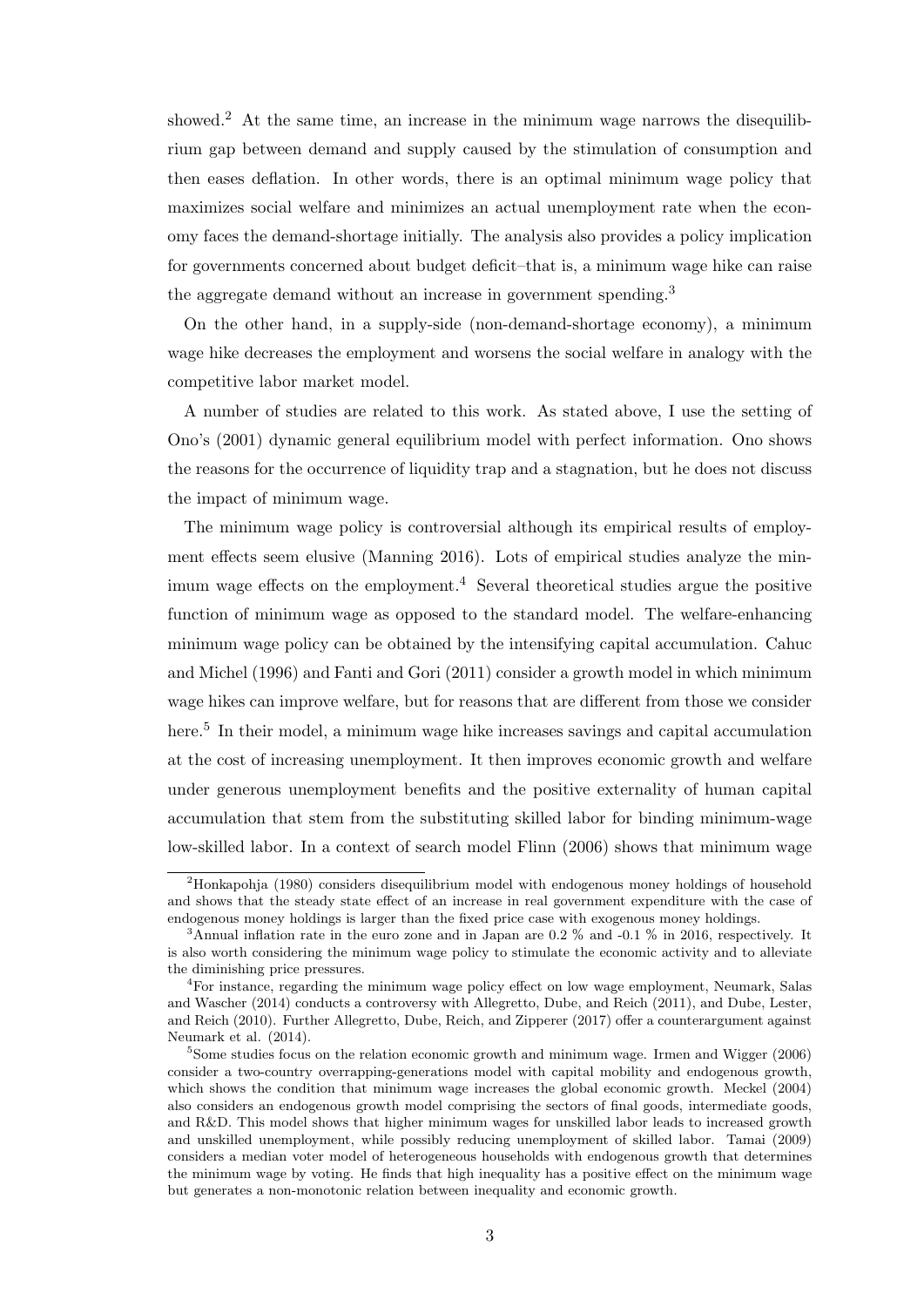improves unemployment inefficiency and may increase employment considering the size of the searching participants in response to the minimum wage.<sup>6</sup> Furthermore, in the monopsony model as is well known, a minimum wage hike can increase the employment and improve the welfare.<sup>7</sup> Moreover, Lee and Saez  $(2012)$  show the minimum wage hike becomes the social optimal under competitive labor markets with labor market heterogeneity when social welfare function is assumed to value redistribution from high wage to low wage workers.<sup>8</sup> However, none of these studies focus on the optimal minimum wage policy implemented under demand shortage.

The rest of the paper is organized as follows. Section 2 explains the basic setting of the model. The effects of a minimum wage are analyzed in a supply-side economy in section 3 and in a demand-shortage economy in section 4. Section 5 discuss the optimal minimum wage policy. Section 6 concludes the paper.

## 2 The model

## 2.1 Firms

Consider an economy without market frictions in which a representative firm produce final goods. Two labor are used in production. One is "high-wage job" which is characterized that workers' effort increase output, and hence the firm pays the efficiency wage for this labor. The other is "low-wage job" characterized that workers' effort is not response to the output, and hence the firm pays a minimum wage for this labor. I assume that the minimum wage is regulated and its level is greater than the competitive wage.<sup>9</sup>

The concave production function is given by

$$
y = (en_1)^a n_2^b, \quad 0 < a, b < 1,
$$
\n(1)

where y denotes the amounts of output produced and  $n_1$  and  $n_2$  stand for the number of employees of high-wage and low-wage job, respectively. e indicates productivity affected

 $6$ Acemoglu (2001) constructs a search model in which high and low-wage jobs coexist in response to capital intensity of each industry and demonstrates that introducing a minimum wage shifts the composition of employment toward high-wage jobs, increases average labor productivity, and may improve welfare.

 $7$ Manning (2003) discusses the monopsony in greater detail. Bhaskar and To (1999) construct the monopsonistic competition, where a large number of employers compete for workers, and are able to freely enter or exit. A rise in minimum wage raises employment per firm but causes firm's exit due to the decline of their profit. If the labor market is sufficiently distorted, the rise in minimum wage raises aggregate employment and welfare.

 $8$ With labor market heterogeneity, Revitzer and Taylor (1995) build on the sharking model of Shapiro and Stiglitz (1984) and show that the increase in minimum wage may raise the employment rate.

<sup>&</sup>lt;sup>9</sup>I assume that the low-wage job worker does not shirk, because the firm utilizes monitoring technology perfectly in contrast with the high wage job.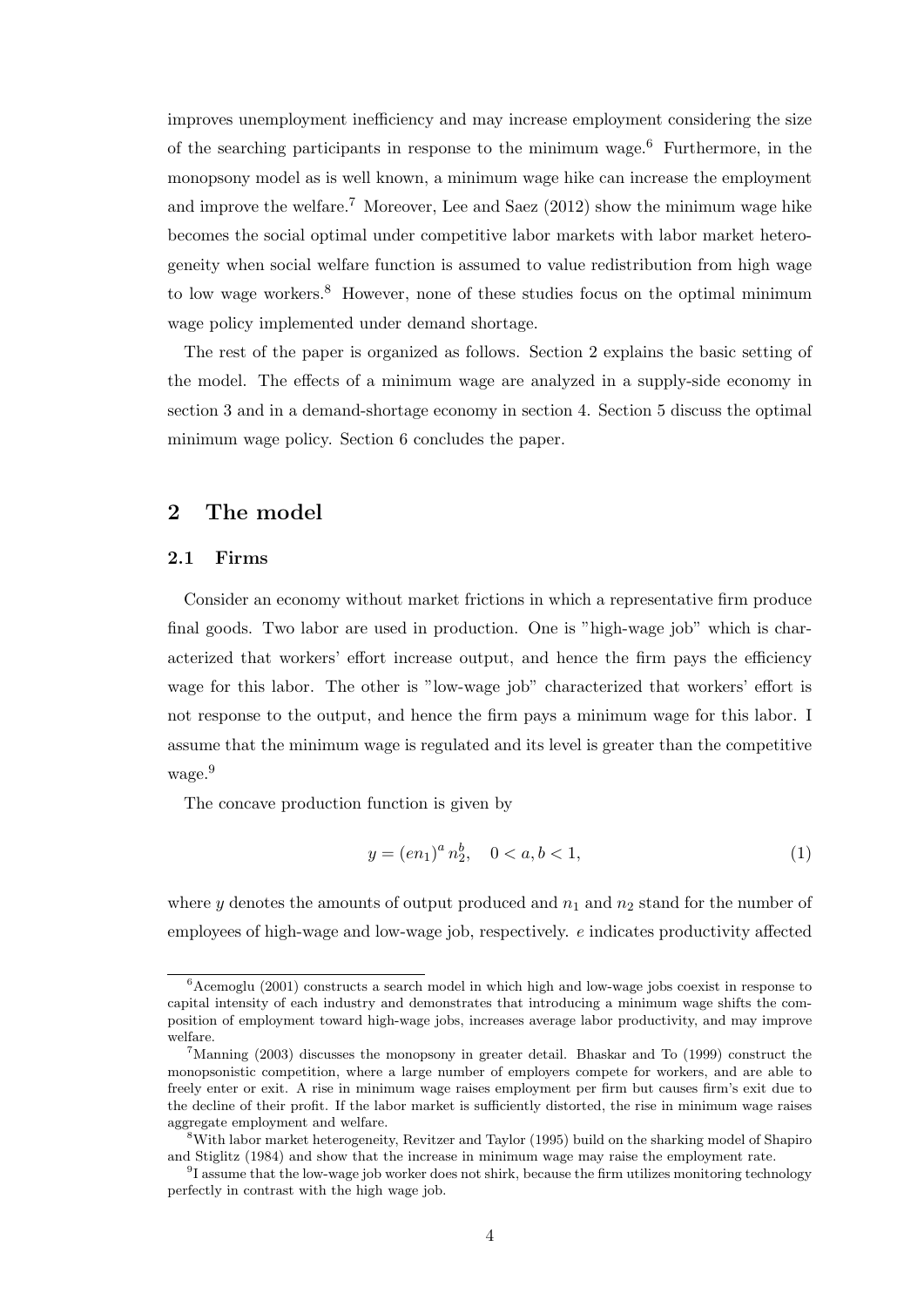by the worker's effort, and its functional form is

$$
e = \left(\frac{w_1 - x}{x}\right)^{\theta}, \quad 0 < \theta < 1,\tag{2}
$$

where  $w_1$  is a real wage and x is reference point that equals a reservation wage (See below in detail). Equation (2) shows that an increase in wage margin from the reservation wage raises productivity. The firm chooses the level of real wage that minimize cost per unit of the effective labor input,  $w_1/e$ , which is modeled by Summers (1988). The optimal real wage and effort level are

$$
\bar{w}_1 = \frac{x}{1 - \theta},\tag{3}
$$

$$
\bar{e} = \left(\frac{\theta}{1-\theta}\right)^{\theta}.\tag{4}
$$

The firm is a price taker and sells the final goods at a price  $P$  competitively. When they can sell all the output under the exisiting levels of wages and price, employment are determined so that marginal products of each labor equal to their costs. The optimal conditions are

$$
\bar{e}a\left(\bar{e}n_1\right)^{a-1}n_2^b = w_1,\tag{5}
$$

$$
b(\bar{e}n_1)^a n_2^{b-1} = w_2,
$$
\n(6)

where  $w_2$  is a real wage of low-wage workers. I refer to this economy as supply-side (nondemand-shortage) regime because the output and employment level are determined by not demand-side factors but supply-side factors.

On the other hand, when the firm is not be able to sell its notional output under the exisiting levels of wages and price, the firm chooses optimal employment subject to aggregate demand constraint as follows.

$$
\max_{n_1, n_2} y - w_1 n_1 - w_2 n_2
$$
  
s.t.  $y = (\bar{e} n_1)^a n_2^b$ ,  $y = y^d$ ,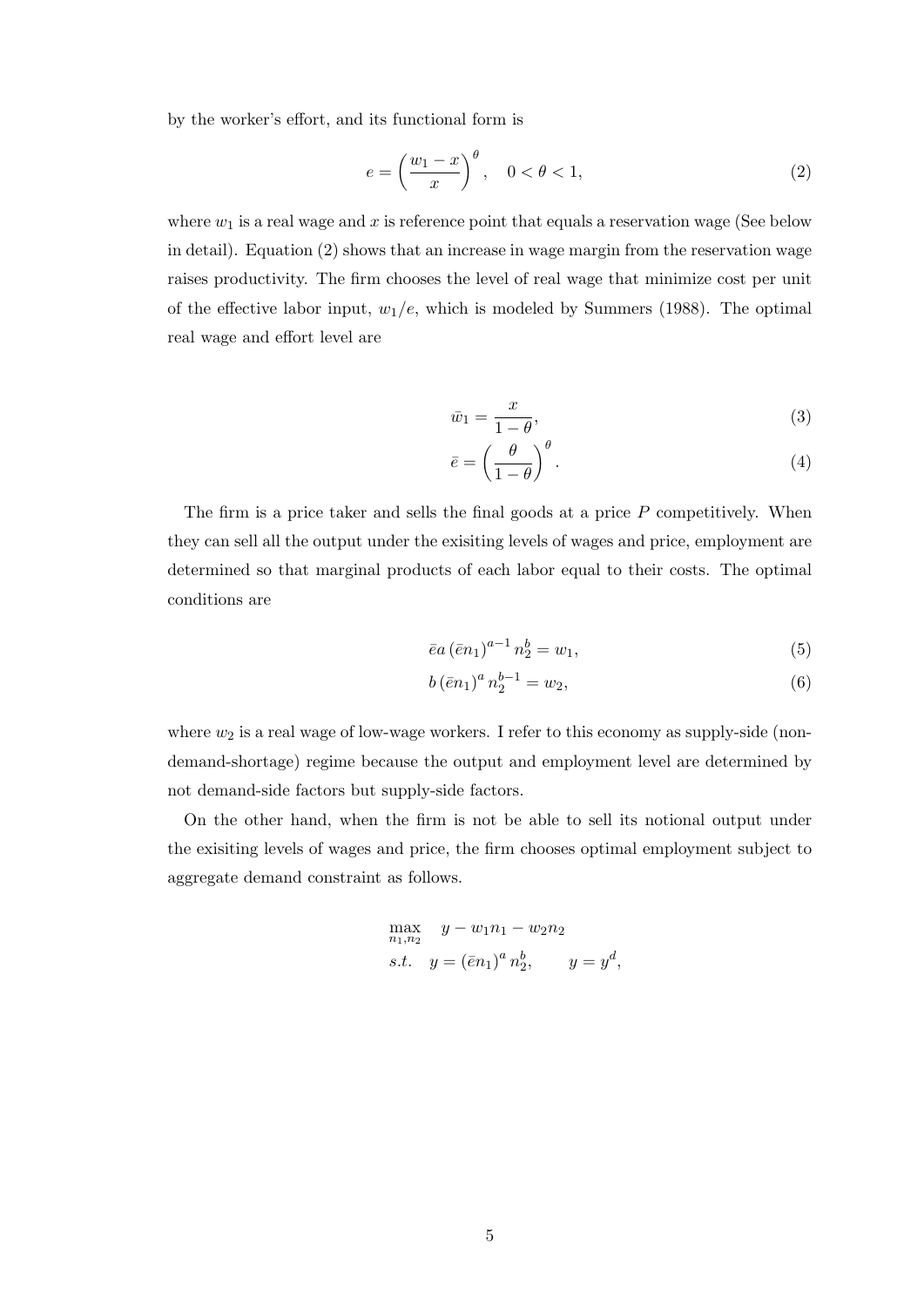where  $y^d$  is aggregate demand. The optimal conditions are  $10$ 

$$
(\bar{e}n_1)^a n_2^b = y^d,\t\t(7)
$$

$$
\frac{an_2}{bn_1} = \frac{w_1}{w_2}.\tag{8}
$$

In (7) and (8), the marginal products of each labor is higher than its cost because firm faces the limiting aggregate demand. This setting is formulated by Barro and Grossman (1971). I refer to this economy as demand-shortage regime. The employment level detemined by the firm under demand shortage regime is smaller than that under supply-side regime.

## 2.2 Wage determination and employment

The firm's setting of efficiency wage depends on the reservation wage  $x$  as in (3), which equals to the worker's expectation wage when he/she loses the present job.<sup>11</sup>

$$
x = n_1 w_1 + n_2 w_2. \t\t(9)
$$

Substituting (9) into (3) yields

$$
w_1 = \frac{n_2 w_2}{1 - \theta - n_1}.\tag{10}
$$

I assume  $\theta < 1 - n_1$  to assure the existence of a solution. Equation (10) predicts that the circumstances of the labor market affect the wage of high-wage job workers. The increase in  $w_2$ ,  $n_1$ , and  $n_2$  raise the reservation wage and the wage of the high-wage job workers.

Using  $(10)$ ,  $(5)$  and  $(6)$ , the equilibrium employment for each type of labor in the supply-side regime economy become

$$
n_1 = \frac{a(1 - \theta)}{a + b} \equiv n_1^{s*},\tag{11}
$$

$$
\max_{n_1, n_2, \kappa} \quad L = (\bar{e}n_1)^a n_2^b - w_1 n_1 - w_2 n_2 + \kappa ((\bar{e}n_1)^a n_2^b - y^d)
$$

The optimal conditions are

$$
(1 + \kappa)\bar{e}a(\bar{e}n_1)^{a-1}n_2^b = w_1,
$$
  
\n
$$
(1 + \kappa)b(\bar{e}n_1)^a n_2^{b-1} = w_2,
$$
  
\n
$$
(\bar{e}n_1)^a n_2^b - y^d = 0.
$$

 $11$ Falk, Kehr, and Zehnder (2006) show minimum wages have significant effects on reservation wages with a laboratory experiment.

 $10$ As is shown by Ono (2001), the demand shortage arises not due to price rigidity but due to households' preference. The firm knows that the demand shortage cannot be eliminated in spite of price adjustments. Thereby the firm maxmizes their profits given the constraint of demand shortage. The optimal condition of the problem can be written by the Lagrangian multiplier method as follows: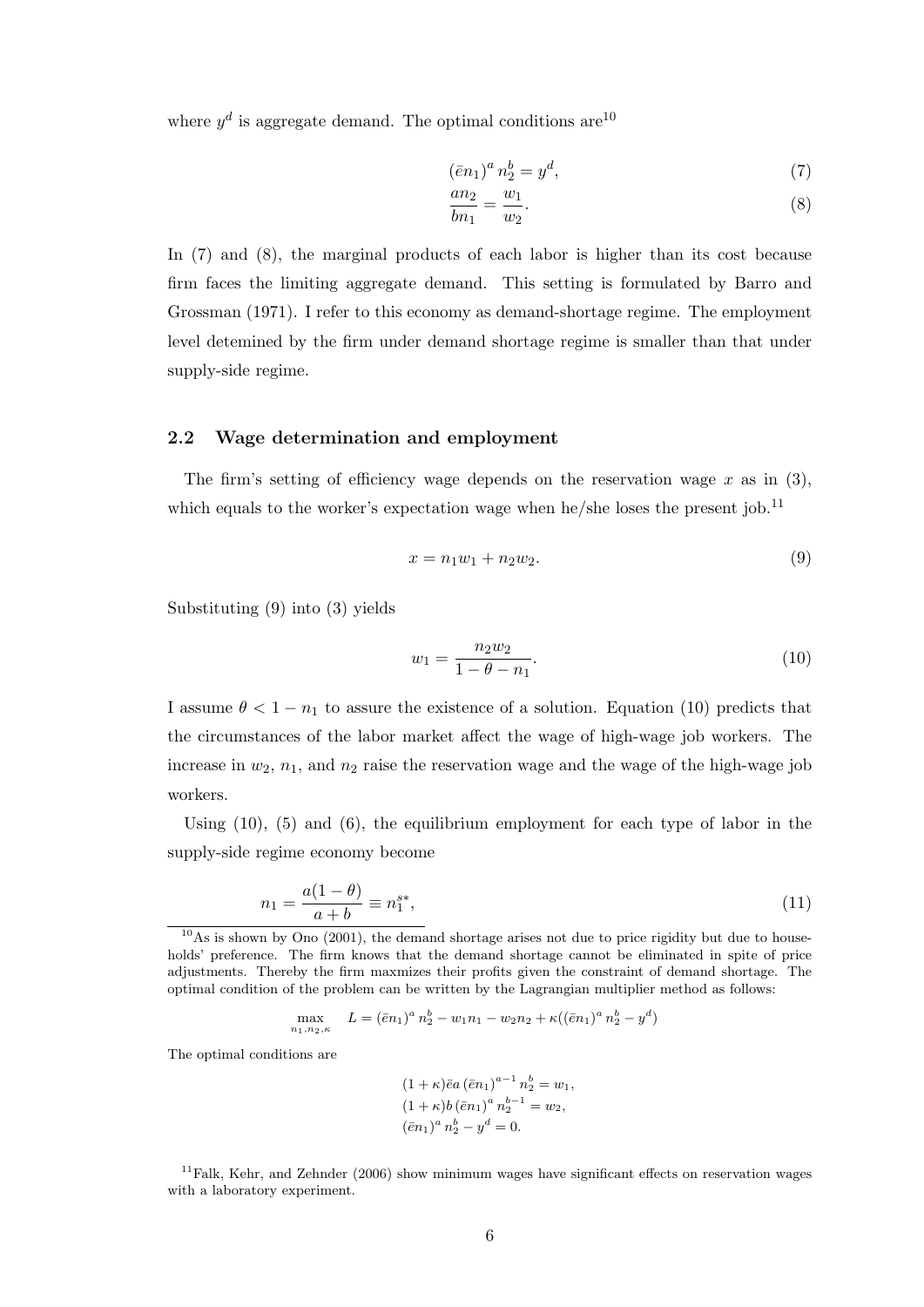$$
n_2 = \left(\frac{b}{w_2}\right)^{\frac{1}{1-b}} \left(\frac{\bar{e}a(1-\theta)}{a+b}\right)^{\frac{a}{1-b}} \equiv n_2^{s*}(w_2), \quad \frac{dn_2^{s*}}{dw_2} = n_2^{s*}(w_2) < 0. \tag{12}
$$

The increase in minimum wage reduces the employment  $n_2^{s*}$  but does not affect the employment  $n_1^{s*}$ .<sup>12</sup> This implies that the employment is determined by only the labor market variable. Substituting equilibrium employment level (11) and (12) into production function (1) gives aggregate output level:

$$
y = (\bar{e}n_1^{s*})^a (n_2^{s*}(w_2))^b \equiv y^{s*}(w_2), \quad \frac{dy^{s*}}{dw_2} < 0.
$$
 (13)

On the contrary, aggregate demand affects the employment Under demand shortage. This relation is derived from (10), (7) and (8) as follows.

$$
n_1 = \frac{a(1-\theta)}{a+b},\tag{14}
$$

$$
n_2 = \left(y^d\right)^{\frac{1}{b}} \left(\frac{\bar{e}a(1-\theta)}{a+b}\right)^{-\frac{a}{b}}.\tag{15}
$$

#### 2.3 Households

Infinitely lived households have a utility function of the form

$$
U = \int_0^\infty e^{-\rho t} \left[ u(c) + v(m) \right] dt,\tag{16}
$$

where  $\rho$  is a constant rate of time preference, and  $u(c)$  and  $v(m)$  are a continuous concave instantaneous utilities of real consumption  $c$  and real money balances  $m$ , respectively. I abbreviate the time notation of each variable to simplify exposition. The households provide one unit of labor inelastically. Population size in a economy is equal to 1. The households are ex ante identical, and the allocation of their labor to high-wage or lowwage jobs is done through a lottery. The households are then divided into two types by their employment status, with each type having different budget constraints. One engages in the high-wage job that receives the efficiency wage  $w_1$ , and the other engages in the low-wage job that receives the minimum wage  $w_2$ .

Each household chooses the optimal consumption and the real money balances to maximize  $U$ , subject to the following flow budget constraint:

$$
\dot{m}_1 = w_1 + \frac{q}{n_1} - z_1 - c_1 - \pi m_1, \quad (i = 1), \tag{17}
$$

<sup>&</sup>lt;sup>12</sup>This is because the model assumes the Cobb-Dougulas production function.  $\frac{\partial n_1^{s*}}{\partial w_2} > 0$  when  $\frac{f_{22}n_2}{f_2} - \frac{f_{12}n_2}{f_1} + 1 > 0$  with concave non-homothetic production function  $f(n_1, n_2(w_2))$  or elasticity of substitution is more than 1 with CES production function, where  $f_j \equiv \frac{\partial f(n_1,n_2)}{\partial n_j}$ ,  $(j=1,2)$  and  $f_{jk} = \frac{\partial f_j(n_1,n_2)}{\partial n_j}$  $\frac{(n_1, n_2)}{\partial n_k}$ ,  $(k = 1, 2)$ . I do not consider this case because this paper focuses on the other effects of minimum wage.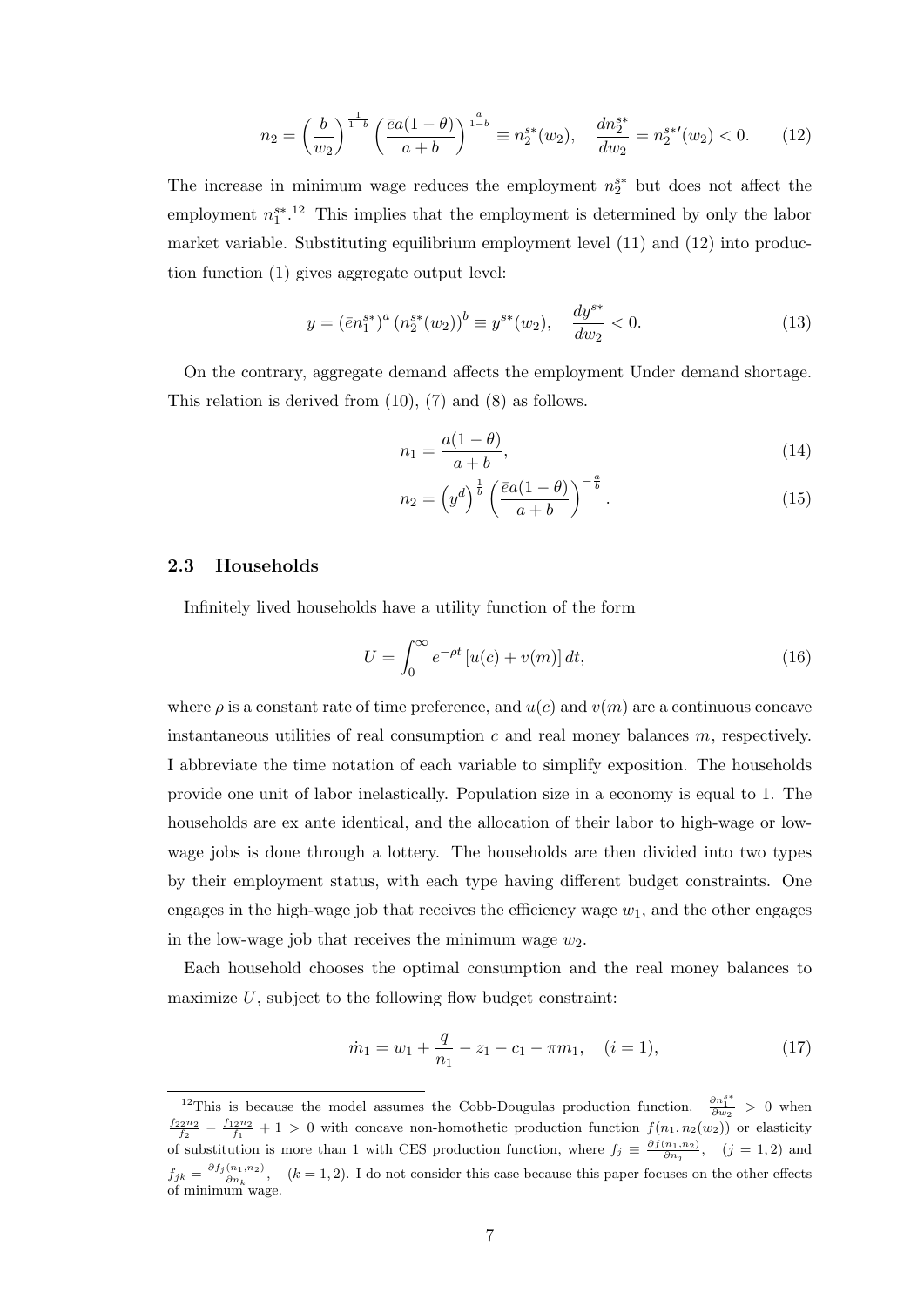$$
\dot{m}_2 = w_2 - z_2 - c_2 - \pi m_2, \quad (i = 2). \tag{18}
$$

Variables such as c, m, n, w, and, z are denoted by suffix  $i = 1$  if he/she has the highwage job, and  $i = 2$  for the low-wage job.<sup>13</sup>  $z_i(\geq 0)$  is a lump-sum tax. I assume that a firm's real profit,  $q \equiv (\bar{e}n_1)^a n_2^b - w_1 n_1 - w_2 n_2$ , is equally distributed to the households of high-wage job.<sup>14</sup>  $\pi$  is a inflation rate. Then, the first-order conditions of each household are

$$
\eta_{c_i} \frac{\dot{c}_i}{c_i} = \frac{v'(m_i)}{u'(c_i)} - \rho - \pi, \quad (i = 1, 2), \tag{19}
$$

where  $\eta_{c_i} \equiv \frac{-u''(c_i)c_i}{u'(c_i)} > 0$ . The transversality conditions are

$$
\lim_{t \to \infty} \lambda_i(t) m_i(t) e^{-\rho t} = 0, \quad (i = 1, 2), \tag{20}
$$

where  $\lambda_i(t)$  is a costate variable of  $m_i$ .

At any point in time, the money market is in equilibrium.

$$
m^s = n_1 m_1 + n_2 m_2, \t\t(21)
$$

where  $m<sup>s</sup>$  indicates the real money stock. The percentage change in the money stock depends on the government's money expansion rate,  $\mu \equiv \frac{\dot{M}^s}{M^s}$ , and the inflation rate,  $\pi$ .

$$
\frac{\dot{m}^s}{m^s} = \mu - \pi.
$$
\n(22)

Gorvernment spending g is financed by monetary expansion and households' taxation. Therefore, the government's budget constraint is

$$
g = m^s \mu + n_1 z_1 + n_2 z_2, \tag{23}
$$

where  $m^s \mu = \frac{M^s}{P}$ P  $\frac{\dot{M}^s}{M^s}$ .

The aggregate demand consists of the consumption of households and the gorvernment spending.

$$
y^d = c_1 n_1 + c_2 n_2 + g. \tag{24}
$$

In the same manner as Ono(2001), the rate of change of prices depends on gap between

 $13$ The behavior of unemployed people is not considered in the model. That is, the model assumes implicitly that unemployed people are parasites on their friends or relations who have a job.

<sup>&</sup>lt;sup>14</sup>This assumption is for the simplicity. Meanwhile, it is possible to build in the stock market, in which case the firm's profits are wholly distributed as dividends. This setting makes the model tangled because it needs to endogenize a rate of profit return or stock price.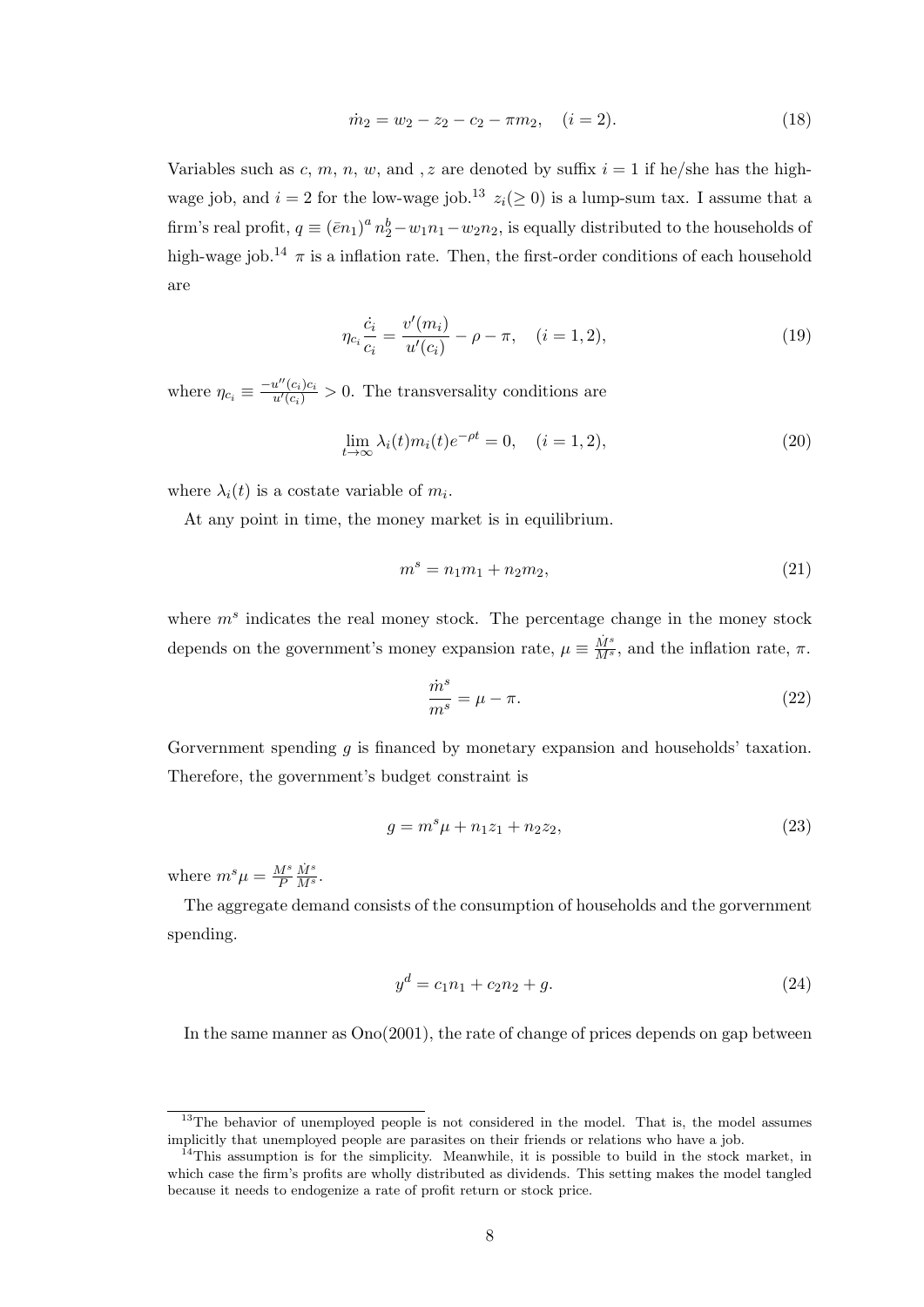aggregate supply and demand.

$$
\pi = \alpha \left[ \frac{y^d}{y^{s*}(w_2)} - 1 \right], \quad \alpha > 0,
$$
\n(25)

where  $\pi$  denotes the inflation rate and  $\alpha$  stands for the adjustment speed of the price. Excess demand (supply) pushes up (down) the inflation rate.

#### 2.4 Equilibria

The system of consolidated equations is shown as follows.

$$
\dot{c}_1 = \frac{c_1}{\eta_{c_1}} \left[ \frac{v'(m_1)}{u'(c_1)} - \rho - \alpha \left( \frac{y^d}{y^{s*}(w_2)} - 1 \right) \right],\tag{26}
$$

$$
\dot{c}_2 = \frac{c_2}{\eta_{c_2}} \left[ \frac{v'(m_2)}{u'(c_2)} - \rho - \alpha \left( \frac{y^d}{y^{s*}(w_2)} - 1 \right) \right],\tag{27}
$$

$$
\dot{m}_1 = \frac{(\bar{e}n_1)^a (n_2)^b - w_2 n_2}{n_1} - z_1 - c_1 - \alpha \left(\frac{y^d}{y^{s*}(w_2)} - 1\right) m_1,\tag{28}
$$

$$
\dot{m}_2 = w_2 - z_2 - c_2 - \alpha \left(\frac{y^d}{y^{s*}(w_2)} - 1\right) m_2,\tag{29}
$$

$$
y^d = c_1 n_1 + c_2 n_2 + g,\tag{30}
$$

where (30) is derived from equation (23) in which I assume  $\mu = 0$ . Equations (26)-(29) form an autonomous dynamic system with respect to  $c_1, c_2, m_1$  and  $m_2$  under the equation (30), exogeneous minimum wage  $w_2$ , the output level  $y^{s*}(w_2)$  in (13), and the predetermined variables  $n_1$  and  $n_2$  which are determined in (11) and (12) under non-demand shortage meanwhile in (14) and (15) under demand shortage.

To show the effect of minimum wage on economy clearly, I focus two steady state equilibria such that

$$
\dot{c}_1 = 0, \quad \dot{c}_2 = 0, \quad \dot{m}_1 = 0, \quad \dot{m}_2 = 0, \quad \pi = 0,
$$
\n(31)

which is called supply-side regime equilibrium and,

$$
\dot{c}_1 = 0, \quad \dot{c}_2 = 0, \quad \dot{m}_1 = -\frac{m^s \pi}{n_1}, \quad \dot{m}_2 = 0, \quad \pi < 0,
$$
\n
$$
\tag{32}
$$

which is called demand-shortage regime equilibrium. The steady state in (32) entails persisting deflation  $\pi < 0$  by supposing an addition assumption as explained below.

In the next section the supply-side regime equilibrium is analyzed, and after that, the demand-shortage regime equilibrium is analyzed.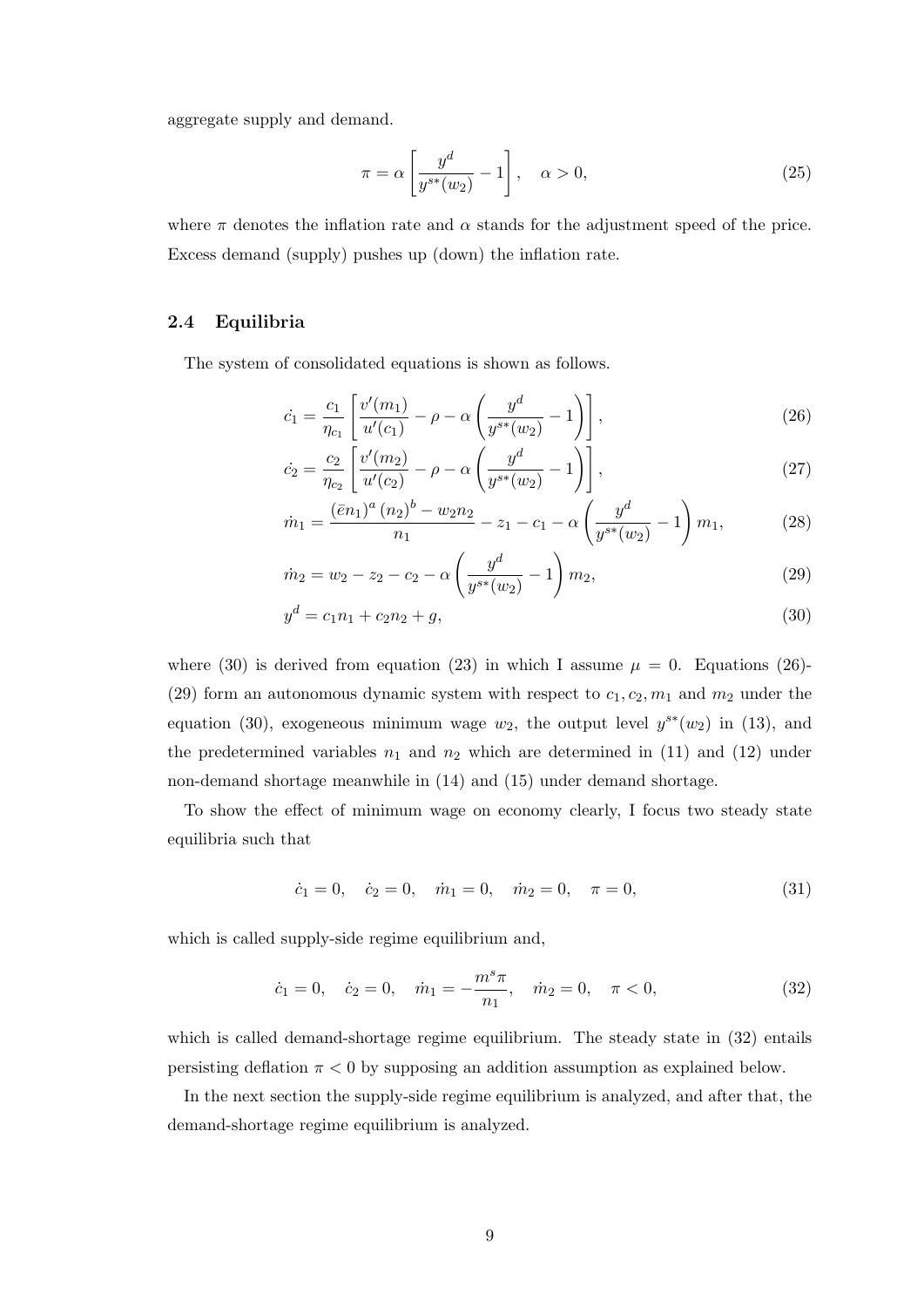## 3 Minimum wage effects in supply-side regime equilibrium

The system  $(26)-(30)$  reaches to a steady state equilibrium as represented in  $(31)$ when the stability conditions (Assumption 1 in Appendix) are satisfied. This is shown in Appendix. In this steady state, consumption and real money balances of each household become constant, the gap between aggregate supply and demand is plugged, that is,  $\pi = 0$ , and the employment rate of each job is determined by (11) and (12). The steady state equilibrium values are obtained (see Appendix A.2) as follows:

$$
c_i^{s*} = c_i^s(w_2), \quad \frac{dc_1^{s*}}{dw_2} < 0, \quad \frac{dc_2^{s*}}{dw_2} = sign(1 + m_1^{s*} \pi_{c_1}^s + m_2^{s*} \pi_{c_1}^s \frac{n_2^{s*}}{n_1^{s*}} - m_2^{s*} \pi_{w_2}^s),\tag{33}
$$

$$
m_i^{s*} = m_i^s(w_2), \quad \frac{dm_1^{s*}}{dw_2} < 0, \quad \frac{dm_2^{s*}}{dw_2} = sign(1 + m_1^{s*} \pi_{c_1}^s + m_2^{s*} \pi_{c_1}^s \frac{n_2^{s*}}{n_1^{s*}} - m_2^{s*} \pi_{w_2}^s), \quad (34)
$$

where the superscript <sup>s\*</sup> indicates the equilibrium value. The increase in the minimum wage entails an overall wage rise, and which affects consumption and money holdings through each household's budget and the inflation rate. In the steady state equilibrium, the increase in the minimum wage reduces the consumption and money balances of high-wage job households  $c_1^{s*}$  and  $m_1^{s*}$ , because it is mainly affected by the decreases in real income which consists of their wages and distributed income from profit.<sup>15</sup>

But it may raise the  $c_2^{s*}, m_2^{s*}$  when the effect of  $\pi_{w_2}^s$  in (33) and (34) is small enough because it is affected by the increase in real income which is just caused by the minimum wage hike. On the whole, the minimum wage hike lowers the aggregate consumption level, that is,  $\frac{d(c_1^{s*}n_1^{s*}+c_2^{s*}n_2^{s*})}{dw_2}$  $\frac{d_1 + d_2}{d w_2}$  < 0, which entails a decrease in aggregate output level, because the negative effects of  $c_1^{s*}$  and  $n_2^{s*}$  dominates the effects of  $c_2^{s*}$ . This result is summed up as follows.

## Proposition 1 *In supply-side regime equilibrium, a minimum wage hike reduces the total consumption and aggregate output level.*

Further, unemployment rate in the supply-side regime equilibrium can be expressed as  $u^{s*} = 1 - n_1^{s*} - n_2^{s*}(w_2)$  where  $\frac{dn_2^{s*}(w_2)}{dw_2}$  $\frac{s^*(w_2)}{dw_2}$  < 0 and  $n_1^{s*}$  is determined by deep parameters. Therefore the minimum wage hike leads to the increase in unemployment rate. This is shown as in Proposition 2:<sup>16</sup>

Proposition 2 *In supply side regime equilibrium, a minimum wage hike raises an unemployment rate.*

<sup>&</sup>lt;sup>15</sup>The real income of household 1 is  $w_1 + \frac{q_1}{n_1} = \frac{y^{*s}(w_2^{s*}) - w_2 n_2^{s*}}{n_1^{s*}}$ .

 $\frac{16 \partial u^{s*}}{\partial w_2} > 0$  when  $\frac{f_{22n_2}}{f_2} - \frac{f_{12n_2}}{f_1} + 1 + \frac{f_{11}n_1}{f_1} - \frac{f_{21}n_1}{f_2} - \frac{1}{1-\theta-n_1} > 0$  with a concave non-homothetic production function or elasticity of substitution  $\sigma$  with CES production function satisfies  $\frac{2}{\sigma} > 1 - \frac{n_1}{1-\theta-n_1}$ .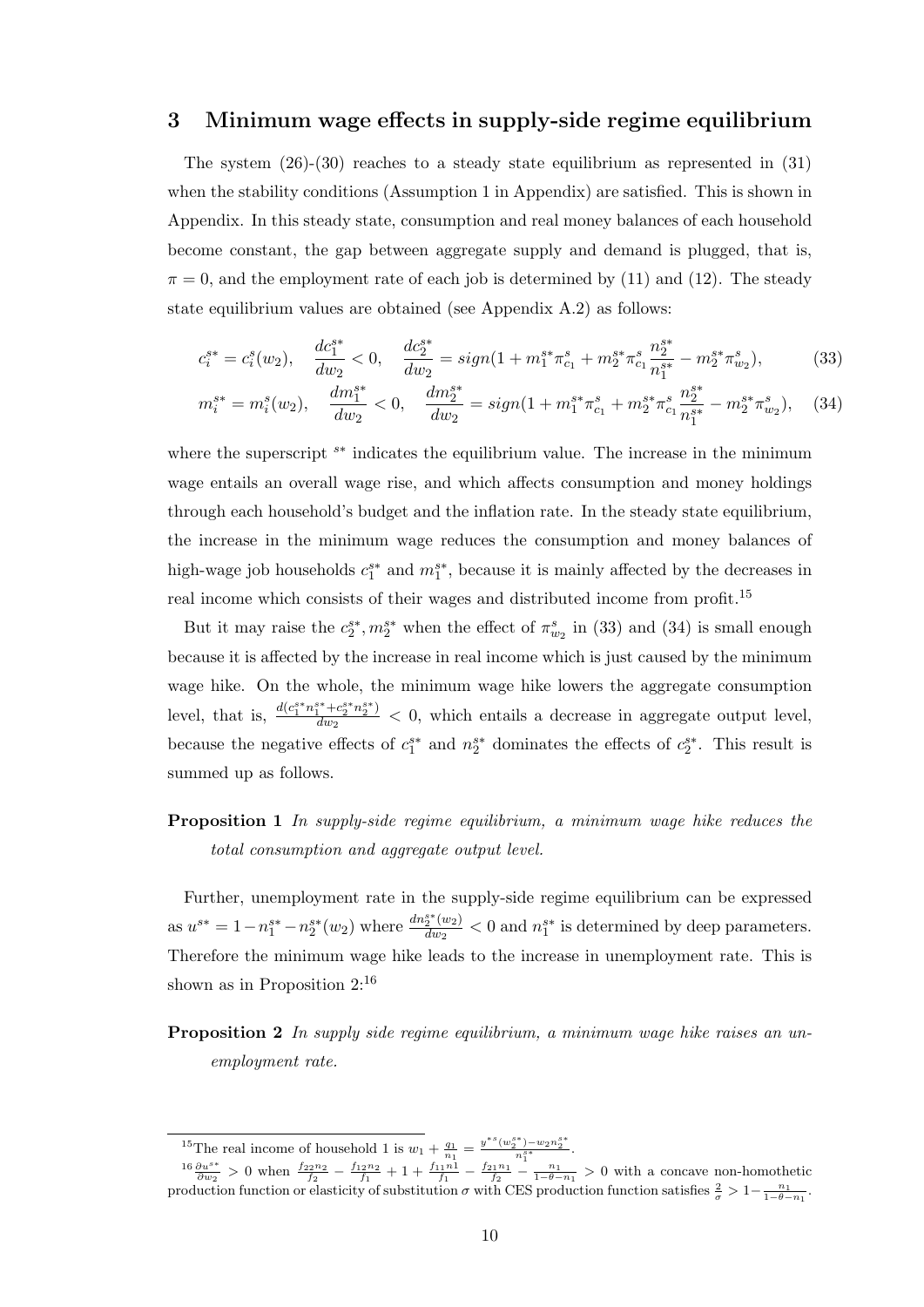Moreover, social welfare  $V^s$  can be expressed as

$$
V^{s} = \int_{0}^{\infty} n_{1}^{s*} \left( u(c_{1}^{s*}) + v(m_{1}^{s*}) \right) e^{-\rho t} dt + \int_{0}^{\infty} n_{2}^{s*} \left( u(c_{2}^{s*}) + v(m_{2}^{s*}) \right) e^{-\rho t} dt
$$

$$
= \frac{1}{\rho} \left[ n_{1}^{s*} \left( u(c_{1}^{s*}) + v(m_{1}^{s*}) \right) + n_{2}^{s*} \left( u(c_{2}^{s*}) + v(m_{2}^{s*}) \right) \right]. \tag{35}
$$

Differentiating (35) with minimum wage  $w_2$  through  $c_i^{s*}, m_i^{s*}, (i = 1, 2), n_2^{s*}$ , Proposition 3 is obtained (see Appendix).

Proposition 3 *In supply-side regime equilibrium, a minimum wage hike reduces the social welfare if*

$$
\varepsilon > \frac{-1}{\frac{dc_1^{s*}}{dw_2}n_1^{s*}} \left[ \left( \frac{dc_1^{s*}}{dw_2} n_1^{s*} + \frac{dc_2^{s*}}{dw_2} n_2^{s*} \right) \left( u'(c_2^{s*}) + \rho \frac{u''(c_2^{s*})}{v''(m_2^{s*})} \right) + \frac{dn_2^{s*}}{dw_2} \left( u(c_2^{s*}) + v(m_2^{s*}) \right) \right].
$$

Where  $\varepsilon$  indicates a subtraction  $u'(c_2^{s*}) + \rho \frac{u''(c_2^{s*})}{v''(m_3^{s*})}$  $\frac{u''(c_2^{s*})}{v''(m_2^{s*})}$  from  $u'(c_1^{s*}) + \rho \frac{u''(c_1^{s*})}{v''(m_1^{s*})}$  $\frac{u^{\alpha} (c_1)}{v^{\prime\prime}(m_1^{s*})}$ . If  $\varepsilon$  is higher than a certain negative value as in Proposition 3, the ambiguous effects of minimum wage hike on consumption  $c_2^{s*}$  in (33) and money balances  $m_2^{s*}$  in (34) become lower than the total decreasing effects on  $c_1^{s*}$  and  $m_1^{s*}$ , and then the minimum wage hike reduces the social welfare. For example when  $\varepsilon = 0$ , the social welfare deteriorates by the minimum wage hike.

# 4 Minimum wage effects in demand-shortage regime equilibrium

Demand shortage regime equilibrium with deflation represented in (32) can be generated by supposing an additional assumption of money utility. In the supply-side regime economy, I assume implicitly that the marginal utility of money converges to zero as the households increase their real money balances, that is,  $\lim_{m_i \to \infty} v'(m_i) = 0$ ,  $(i = 1, 2)$ . Here, the marginal utility of money of high-wage households is assumed to be insatiable which is assumed by Ono (2001). This assumption emphasize a role of money holding which generate not only transaction motive but also social power, status and prestages.<sup>17</sup>

#### Assumption of marginal utility of money

$$
\lim_{m_1 \to \infty} v'(m_1) = \beta > 0,
$$
\n(36)

<sup>&</sup>lt;sup>17</sup>Ono, Ogawa and Yoshida (2004) show empirically that the marginal rate of substitution of consumption for money has a strictly positive lower bound. This result implies that the marginal utility of money will will be insatiable.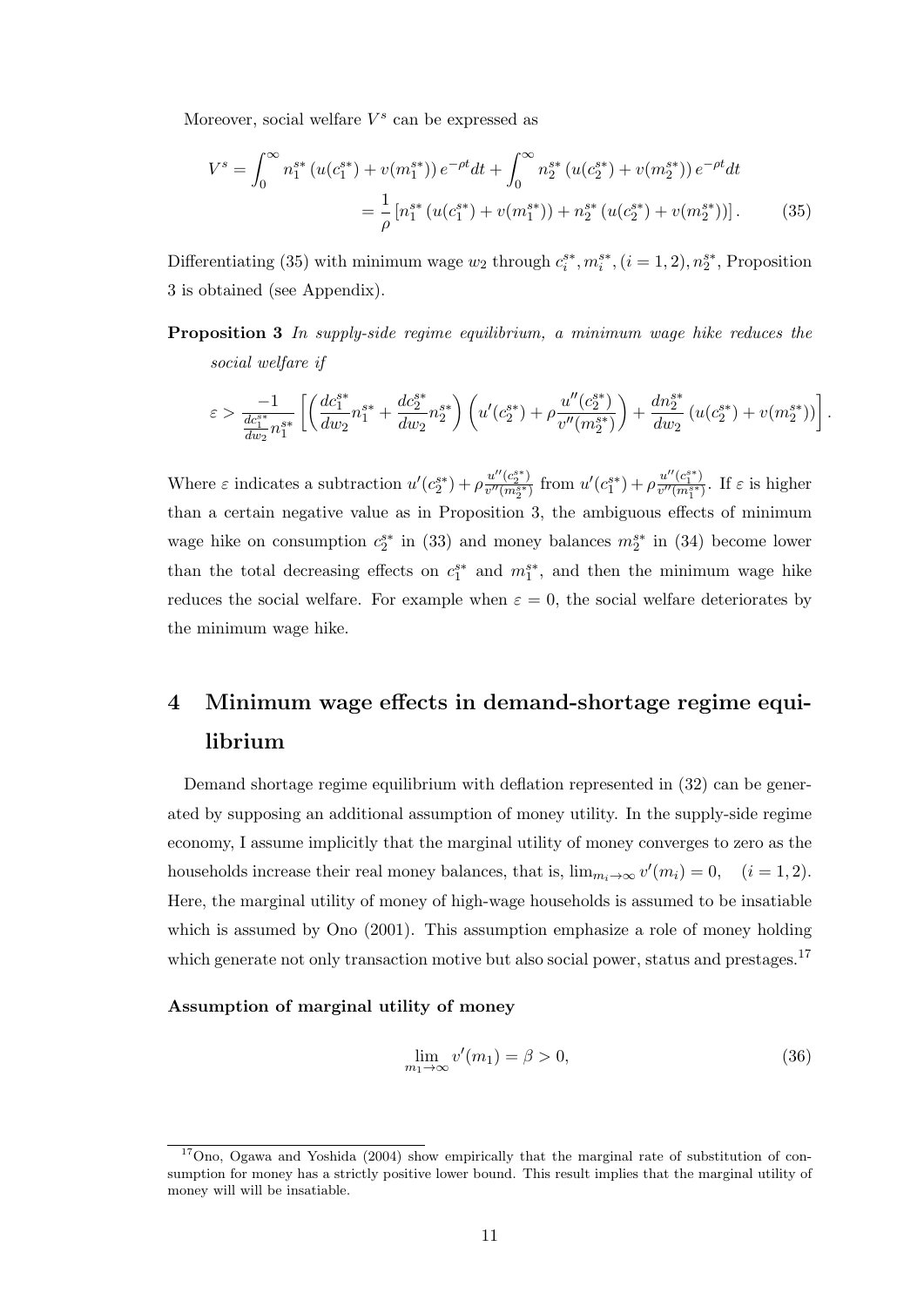The lower bound  $\beta$  of marginal utility is coming up as the high-wage job households increase money holdings. This assumption transforms the Euler equation (26) into

$$
\eta_{c_1} \frac{\dot{c}_1}{c_1} = \begin{cases} \frac{v'(m_1)}{u'(c_1)} - \rho - \pi, & m_1 \text{ is not big enough,} \\ \frac{\beta}{u'(c_1)} - \rho - \pi, & m_1 \text{ is big enough.} \end{cases} \tag{37}
$$

When money holding increases marginally, the present consumption increases in response to the decreasing marginal utility of money in the steady state equilibrium of the first equation of (37), but the present consumption does not respond in the second equation of (37). This invokes a demand shortage and deflation, even if the price adjusts a disequilibrium of demand and supply in the goods market as in (25).

From  $(15)$ ,  $(27)-(30)$ , and  $(37)$ , the steady state equilibrium in  $(32)$  can be expressed as consolidated two equations.

$$
y^{d} = c_{1}(y^{d}, w_{2})n_{1} + c_{2}(y^{d}, w_{2})n_{2} + g,
$$
\n(38)

$$
n_2 = \left(y^d\right)^{\frac{1}{b}} \left(\frac{\bar{e}a(1-\theta)}{a+b}\right)^{-\frac{a}{b}},\tag{39}
$$

where Appendix shows the saddle stability conditions of this equilibrium and explains the derivation of (38). (38) indicates the aggregate demand in response to employment  $n_2$  which is depicted as a upward-sloping line  $AD$  in Fig.1. (39) represents the relationship between aggregate output level and employment  $n_2$ , i.e., the employment determination equation through the production function when firms face the demand shortage. This diagram is similar to the so-called Keynesian cross implying aggregate demand determines aggregate output.  $E_1$  is demand shortage regime equilibrium given a constant minimum wage  $w_2$ .

As minimum wage increases, the AD line moves to upper direction and the steady state equilibrium shifts from  $E_1$  to  $E'_1$ . This increases the equilibrium aggregate demand  $y^d$  and employment  $n_2$  and thus the unemployment rate falls down. At this moment the deflation becomes milder by reaction of the shrinking gap between aggregate demand  $y^d$  and potential aggregate output  $y^{*s}(w_2)$  which is caused by the increase in  $y^d$  and the decrease in  $y^{*s}(w_2)$ . In this process, the rising inflation rates raises the consumption  $c_1$  in (37). At the same time, the minimum wage hike also raises a real income of household 2 and their consumption. In respose to the increase in the total consumption and aggregate demand, the firm increases the employment.<sup>18</sup> These results are summed

<sup>&</sup>lt;sup>18</sup>In the initial steady state before the government raises the minimum wage. The government set the nominal minimum wage in proportion to the inflation rate as same as a indexation wage. To implement a minimum wage hike policy, the government raises the nominal minimum wage level transiently. At this moment, the economy goes to the new steady state equilibrium as the government sets the minimum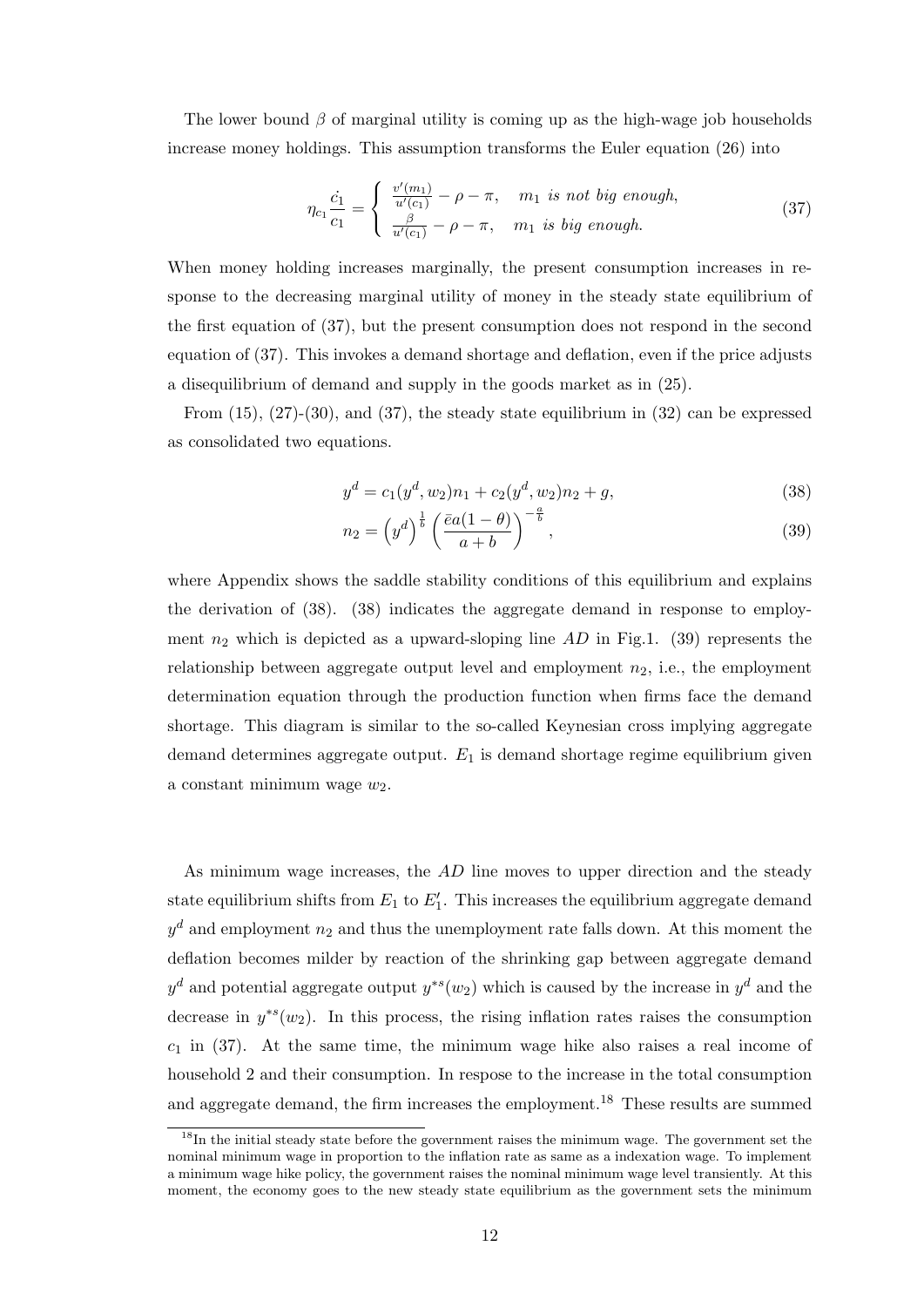

Fig 1: Determination of employment and aggregate demand

up in Proposition 4 and 5.

- Proposition 4 *In demand-shortage regime equilibrium, a minimum wage hike raises aggregate demand, total consumption and employment, and also alleviates deflation.*
- Proposition 5 *In demand-shortage regime equilibrium, a minimum wage hike decreases unemployment rates.*

Incidentally in point A, the aggregate demand AD becomes tangential to the production function OE in which the point that the aggregate demand  $y<sup>d</sup>$  equals aggregate output  $y^{s}(w_2)$ . To prove this fact, in equilibrium A, it require to show that the slope of aggregate demand  $AD$  is just  $w_2^A$  refered to the minimum wage in equilibrium A. The budget constraint in (29) becomes  $c_2 = w_2^A - z_2$  under inflation rate  $\pi = 0$  and then, the AD equation (38) is  $y^d = (c_1 + z_1)n_1 + w_2^A n_2$ . The slope of this line becomes just  $w_2$ .  $\frac{dy^d}{dn_2}$  $\frac{dy^a}{dn_2} = w_2^A.$ <sup>19</sup>

On the other hand, in the steady state equilibrium of supply side regime, the employment rate  $n_2^{s*}(w_2^A)$  is determined by (12) and the marginal productivity of  $n_2$  equals to  $w_2^A$ . This implies that in point A the production function has the tangent line that slopes equals to  $w_2^A$ . Thus the employment level  $n_2$  under demand shortage in A is just

wage in proportion to the inflation rate that is higher than initial steady state. Note that in the new steady state equilibrium, the inflation rate becomes higher.

<sup>&</sup>lt;sup>19</sup>Substituting  $c_2 = w_2 - z_2$  into aggregate demand yields  $y^d = (c_1 + z_1)n_1 + w_2n_2$ , where  $c_1$  in point A does not depend on inflation rate  $pi = 0$ .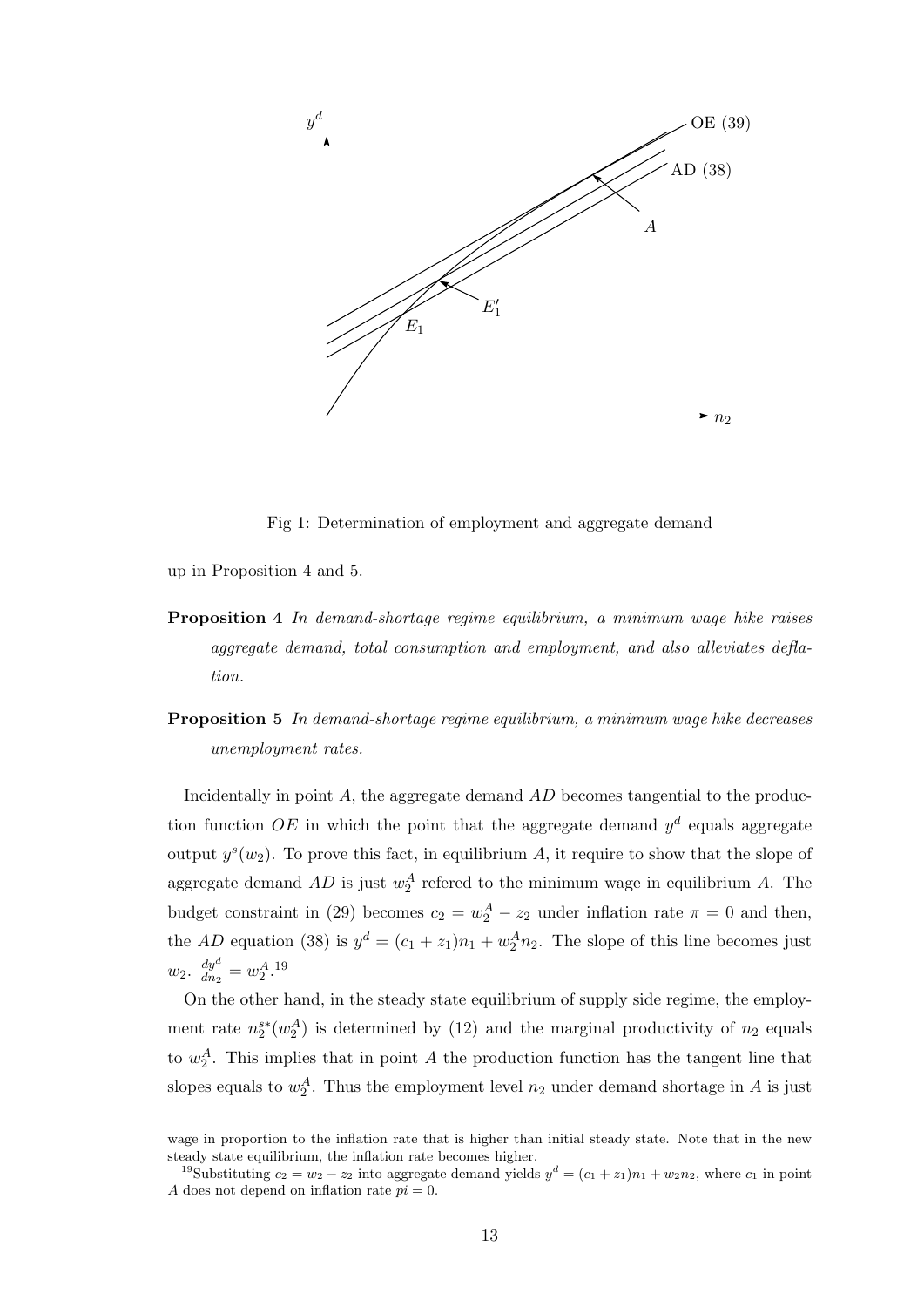equals to  $n_2^{s*}(w_2^A)$ , and then the aggregate demand  $y^d$  equals to the aggregate output  $y^{*s}(w_2^A).$ 

Proposition 6 *When minimum wage have increased and the equilibrium has reached to point* A, the supply and demand gap has disappeared and then inflation rate  $\pi$ *has become* zero*. In this point the demand shortage regimes alters to supply side regime.*

In analogy with  $(35)$ , social welfare in the demand-shortage regime equilibrium  $V^d$ can be expressed as

$$
V^{d} = \frac{1}{\rho} \left[ n_1^{d*} u(c_1^{d*}) + n_2^{d*} u(c_2^{d*}) + n_2^{d*} v(m_2^{d*}) \right] + n_1^{d*} \left[ \frac{v(m_1(0))}{\rho} - \frac{\beta(m_1(0)n_1^{d*} + m_2^d n_2^{d*})\pi}{\rho(\rho + \pi)n_1^{d*}} \right],
$$
(40)

where the superscript d∗ means the equilibrium value in equilibrium (32),  $m_1(0)$  indicates the initial  $(t = 0)$  money holding of high-wage job households and its amount  $m_1$ is increasing in this equilibrium as follows

$$
\dot{m}_1 = -\frac{m^s \pi^{d*}}{n_1^{d*}} > 0.
$$
\n(41)

The transverserity condition is satisfied even under (41) as shown in Appendix. The last term of (40) is derived from  $\int_0^\infty n_1v(m_1)e^{-\rho t}dt$ , which is also presented in Appendix.

Because  $c_1^{d*}, c_2^{d*}, n_2^{d*}$ , and  $m_2^{d*}$  are increasing functions of  $w_2$ , a minimum wage hike raise the first parenthesis and the first term of the second parenthesis in (40). However, the effect of the the minimum wage on the last term becomes ambiguous. Differentiating the last term in (40) with  $w_2$  gives

$$
\frac{d\left(\frac{-\beta(m_1(0)n_1^{d*} + m_2^{d*}n_2^{d*})\pi^{d*}}{\rho(\rho + \pi^{d*})}\right)}{dw_2} = \frac{d(m_1(0)n_1^{d*} + m_2^{d*}n_2^{d*})}{dw_2} \left(\frac{-\beta\pi^{d*}}{\rho(\rho + \pi^{d*})}\right) + \frac{d\pi^{d*}}{dw_2} \frac{\rho}{(\rho + \pi^{d*})^2} \left[\frac{-\beta(m_1(0)n_1^{d*} + m_2^{d*}n_2^{d*})}{\rho}\right], \tag{42}
$$

where  $\pi^{d*}$  < 0. The first term of (42) becomes positive, However, the second term becomes negative. Assumption 3 (in Appendix) gives rise to the smaller second term effect than the other minimum wage effects. It gives the following Proposition.

## Proposition 7 *In the demand-shortage regime economy, a minimum wage hike improves the social welfare.*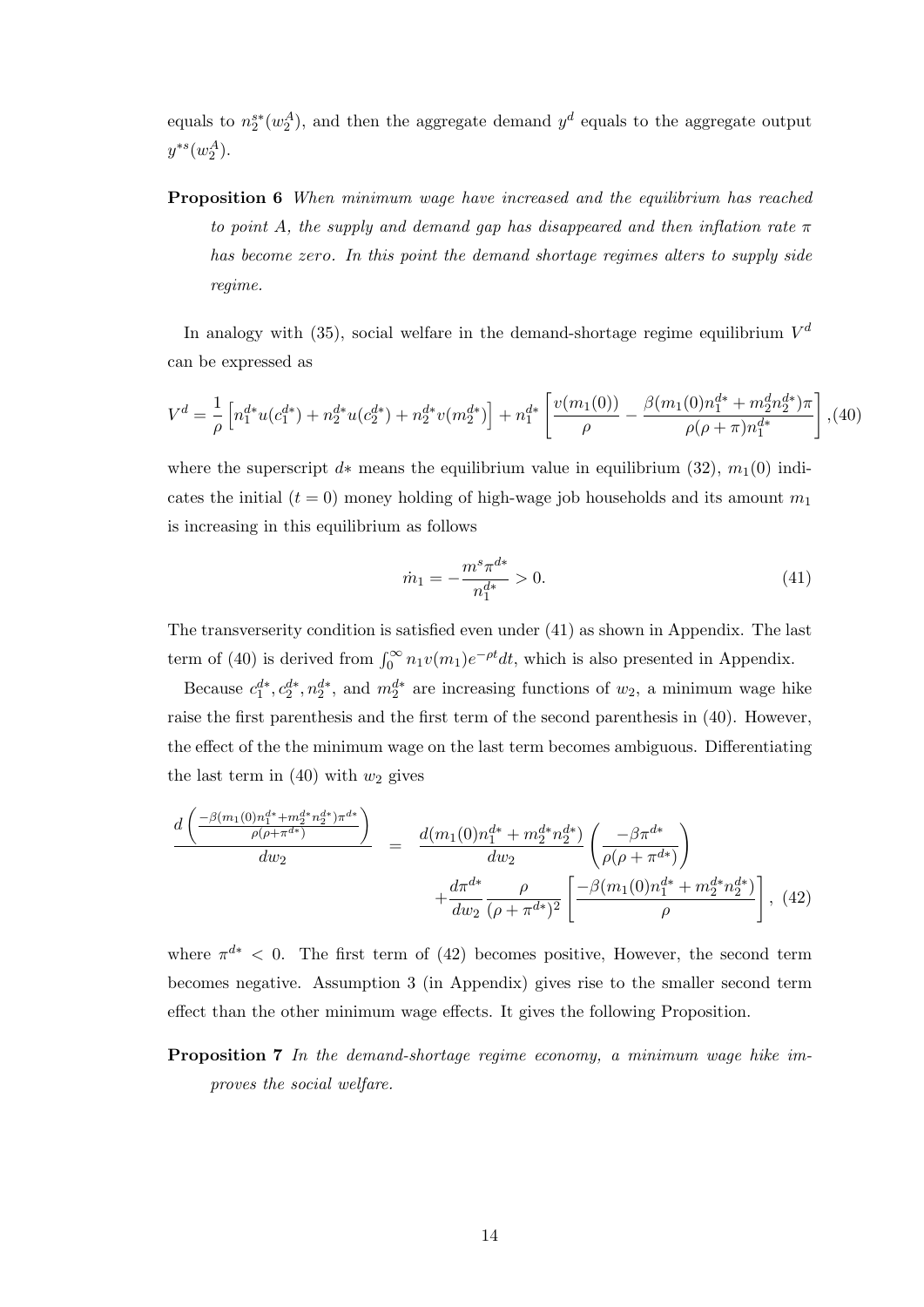## 5 Discussion

#### 5.1 Optimal minimum wage

What is the optimal minimum wage policy in this context? To answer this question, concepts of natural rate of unemployment rate and actual unemployment rate should be made clear. The natural rate of unemployment has been discussed thoroughly among macroeconomists. Friedman(1968 p8) explains that it "is the level that would be ground out by the Walrasian system of general equilibrium equations, provided there is imbedded in them the actual structural characteristics of the labor and commodity markets, including market imperfections, stochastic variability in demands and supplies, $\cdots$ ". In the supply-side regime equilibrium in (31), the unemployment rate is just determined by the dynamic Walrasian system including market imperfections such as efficiency wage and minimum wage.<sup>20</sup> Thereby the unemployment rate  $u^{s*} (= 1 - n_1^{s*} - n_2^{s*})$  can be regarded as the natural unemployment rate.<sup>21</sup> On the other hand, the unemployment rate in the demand-shortage regime equilibrium is not determined by the Walrasian system in the sense that the price adjustment will not be functioned perfectly to plug the demand-supply gap.



Fig 2: Unemployment rate and minimum wage

As shown above, a minimum wage hike has good or bad effects on unemployment rate and social welfare as shown in Proposition 2, 3, 5 and 7. Fig.2 indicates the relationship

<sup>&</sup>lt;sup>20</sup>Blanchard and Kats (1997) explain that the natural rate of unemployment is determined by the intersection of demand wage relation (which is assumed to firm's labor demand curve) and supply wage relation (which is assumed to wage setting curve by efficiency wage or bargaining between firm and labor union).

 $21\text{As}$  the supply-side regime equilibrium in (31) stays at zero deflation rate, the unemployment rate of this equilibrium can be regarded as what we call NAIRU (non-accelerating inflation rate of unemployment). Ball and Mankiw (2001) explain this concept as "the unemployment rate at which inflation will be stable, absent the high-frequency shocks  $\cdots$ ".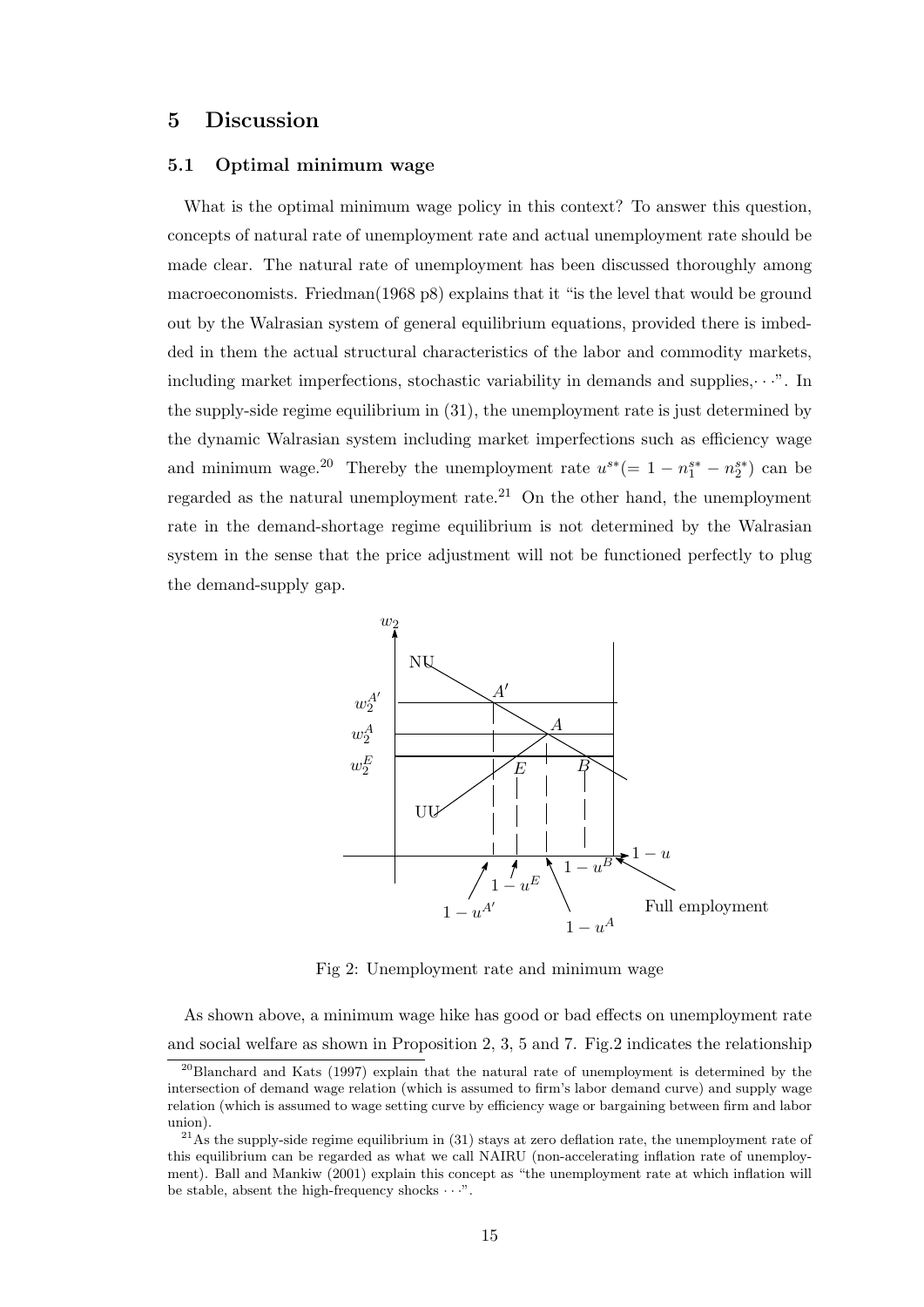between minimum wage level and unemployment rate. NU curves represents the natural unemployment rates given by the minimum wage.  $UU$  curves represent the unemployment rate  $u (= 1 - n_1 - n_2)$  determined by the demand-shortage regime equilibrium. When minimum wage level is  $w_2^E$ , the general equilibrium of demand shortage regime is at E (which is the same point E in Fig.1) and its unemployment rate becomes  $u^E$ . At the same time, the natural unemployment rate is  $u^B$ , although  $u^B$  is not realized because the economy faces the demand shortage.<sup>22</sup> At this equilibrium  $E$ , policy director should increase the minimum wage to  $w_2^A$ . It decreases the unemployment rate from  $u<sup>E</sup>$  to  $u<sup>A</sup>$  and the economy moves to the equilibrium A (which is the same point A in Fig.1). This policy can also improve social welfare as shown in proposition 7.

The policy director should not increase the minimum wage so high beyond  $w_2^A$ . Equilibrium A is not the demand shortage regime any more but the supply side-regime. If the policy director misjudges the economic situation and increases the minimum wage from  $w_2^A$  to  $w_2^{A'}$ , the unemployment rate will go up to  $u^{A'}$  with social welfare deteriorating.

What happens when the policy director decreases the minimum wage from  $w_2^A$  to  $w_2^E$ in the equilibrium  $A$ ? If no economic shocks happen at this moment, the economy will get trap to demand-shortage regime and the unemployment rate will fall down to  $u^E$ rather than to  $u^B$ . Therefore the policy director should set the optimal minimum wage so that the demand shortage disappears.

#### 5.2 Deflation and minimum wage

After the global financial crisis in 2008, the monetary authority of various countries has kept interests zero lower bound and many governments have increased the spending. Despite a broad range of measures to overcome the depression, the deflationary concerns does not relieved especially in EU and Japan.

The minimum wage hike is the better policy when the government spending is restricted by its debt limit. The minimum wage hike does not entail any costs, and it is no danger of budget constraint. In our model, as the economy moves from the equilibrium E to A with the increasing minimum wage, the consumption and employment also increases and deflation makes better indeed. That's why a minimum wage hike can be helpful policy in getting rid of deflation and stagnation.

 $22$ Blanchard and Katz (1997) argue that the increase in the reservation wage shifts up the "supply" wage relation" and raises the natural rate of unemployment as same as the result in Proposition 2. Their study also points out that when the increase in the reservation wage is proportion to the productivity growth, the natural rate of unemployment remains constant.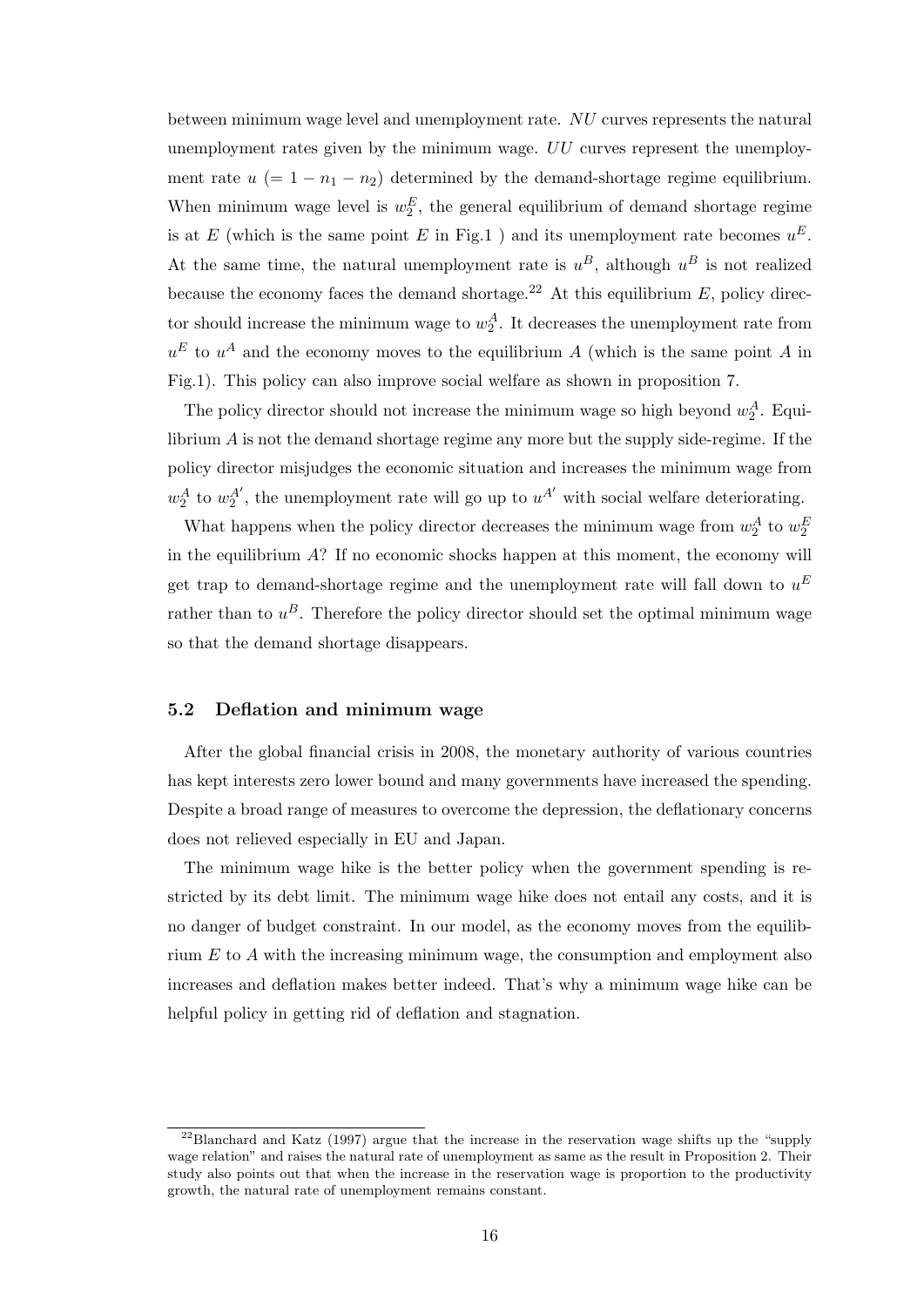## 6 Conclusion

This paper analyzes the role of a minimum wage in macroeconomics with dynamic general equilibrium model giving rise to two different equilibria. The study demonstrates that a minimum wage hike has positive effects on an employment rate, aggregate consumption, and social welfare under a demand shortage economy whereas does not under a non-demand shortage economy. In other words there is an optimal minimum wage level that dissolves a demand shortage in macro economy. In this regard, Manning argues that there is some level of the minimum wage at which employment will decline significantly and the literature should re-orient itself towards trying to find that point.

Our theoretical finding implies that the policy director can improve the aggregate economic activity by the increase in the minimum wage without any government spending. However, the increase in the minimum wage may entails the unfavorable side effects that the natural rate of unemployment rate goes up. As for countries that faces the demand shortage or diminishing price pressure, the minimum wage policy can be considered as one of the effective option to stimulate economic activity.

To consider the more realistic minimum wage policy, the extension of incorporating the productivity growth rate may be desirable. Productivity growth affects the natural unemployment rate, the potential output level, the inflation rate and the wage growth rate. Under this situation, the growth rate of minimum wage as a policy tool should be examined.

## Acknowledgements

I am grateful for the financial support by a Grant-in-Aid for Scientific Research (26380343) from the Japan Society for the Promotion of Science (JSPS).

## A Appendix

## A.1 Appendix 1 Saddle stability under the supply-side regime in (31)

In order to derive the saddle stability conditions, I first show relations between variables, the inflation rate  $\pi$ , consumption  $c_i$  and minimum wage  $w_2$ .

The inflation rate under non-demand shortage becomes

$$
\pi^{s} = \alpha \left[ \frac{c_{1}n_{1}^{s*} + c_{2}n_{2}^{s*}(w_{2}) + g}{y^{s*}(w_{2})} - 1 \right],
$$
\n
$$
\pi^{s}_{c_{i}} \equiv \frac{\partial \pi^{s}}{\partial c_{i}} = \frac{\alpha n_{i}^{s*}}{y^{s*}} > 0, \quad \pi^{s}_{w_{2}} \equiv \frac{\partial \pi^{s}}{\partial w_{2}} = Sign \left[ (c_{2} - w_{2}) \frac{n_{2}^{s*}(w_{2})w_{2}}{y^{s*}} \right] > 0,
$$
\n(43)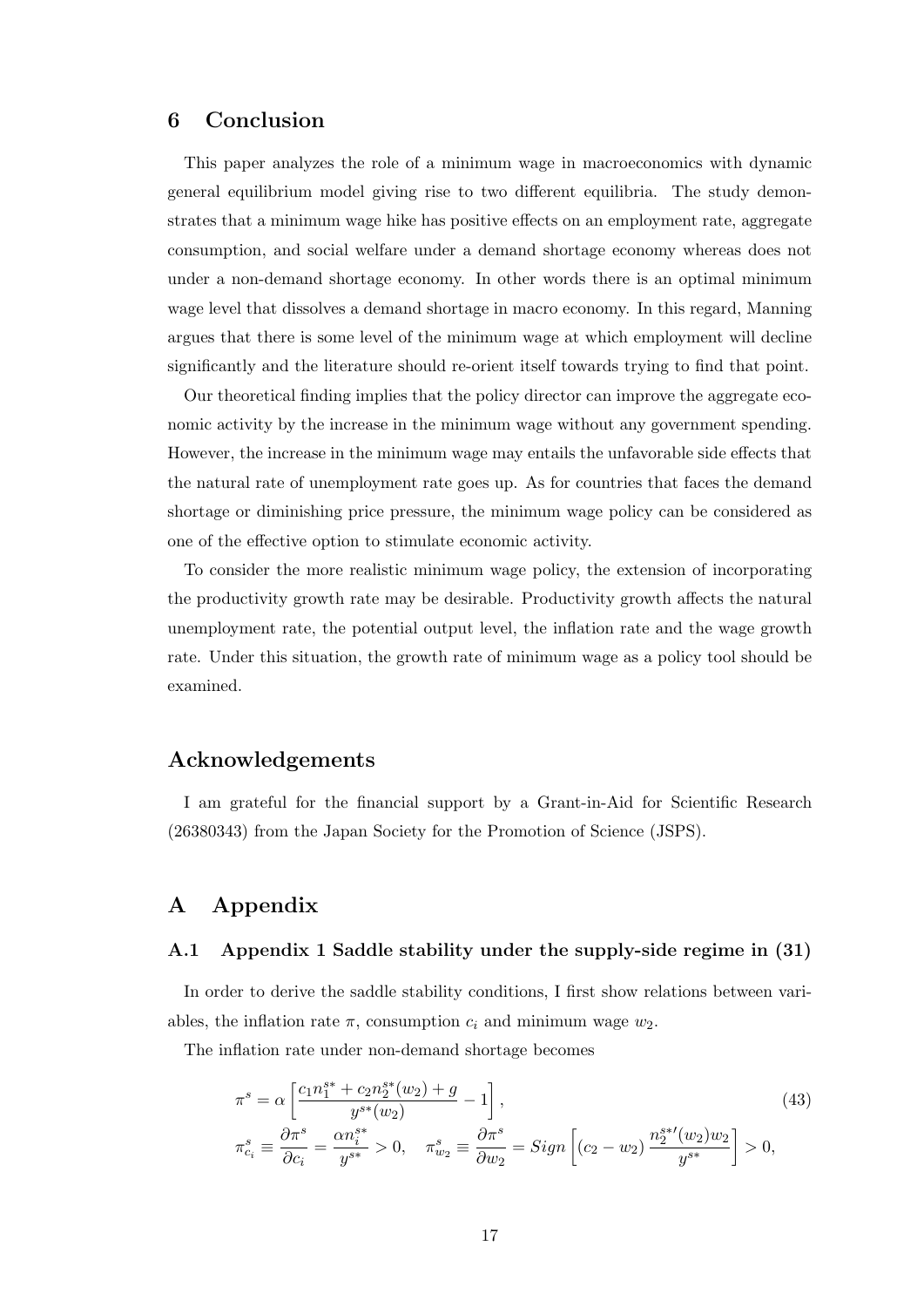where I have used  $(11)$ ,  $(12)$ ,  $(24)$ , and  $(25)$ . Equation  $(29)$  in the steady state gives  $c_2 - w_2 < 0$ . On the other hand (14), (15), (24), and (25) give the inflation rate under the demand shortage:

$$
\pi^d(c_1, c_2, w_2) = \alpha \left[ \frac{c_1 n_1^d + c_2 n_2^d(c_1, c_2) + g}{y^s(w_2)} - 1 \right], \quad \pi^d_{c_i} \equiv \frac{\partial \pi^d}{\partial c_i} > 0, \quad \pi^d_{w_2} \equiv \frac{\partial \pi^d}{\partial w_2} > 0. \tag{44}
$$

 $\pi^d$  is expressed as a positive function of  $c_1$ ,  $c_2$ , and  $w_2$  because the employment is determined from (14), (15) and (24) as follows.

$$
n_1^d = \frac{a(1-\theta)}{a+b} \equiv n_1^{d*},\tag{45}
$$

$$
n_2^d = n_2^d(c_1, c_2), \quad n_{2c_1} = \frac{\partial n_2}{\partial c_i} = \frac{c_i n_i}{\frac{\partial ((\bar{e}n_1)^a n_2^b)}{\partial n_2} - c_2} > 0,
$$
\n(46)

where  $\frac{\partial ((\bar{e}n_1)^a n_2^b)}{\partial n_2}$  $\frac{n_1}{\partial n_2} - n_2 > w_2 - n_2 = z_2 + m_2 + \pi m_2 > 0$  because marginal product of  $n_2$ is higher than  $w_2$  because of the demand-shortage. Note that the employment rate of high-wage job  $n_1^{d*}$  is constant as is equals  $n_1^{s*}$ ; whereas the employment rate of low-wage job  $n_2^d$  depends not on wage but on consumption of each household, and is significantly less than  $n_2^s$  because firms faces the aggregate demand constraint.

(43) and (44) leads to the general form of inflation rate.

$$
\pi = \pi(c_1, c_2, w_2), \qquad \pi_{c_i} > 0, \quad \pi_{w_2} > 0.
$$
\n(47)

#### A.1.1 Supply side regime equilibrium in (31) of the stability conditions

Using (47), I next show the local saddle stability conditions of the dynamics described by (26)-(29). Linearizing these equations in the neighborhood of the steady state values  $c_i^*$  $i, m_i^*$  (*i* = 1, 2) (which is expressed as superscript <sup>s\*</sup> in the text) in (31) gives

$$
\begin{bmatrix}\n\dot{c}_1 \\
\dot{c}_2 \\
\dot{m}_1 \\
\dot{m}_2\n\end{bmatrix} = \begin{bmatrix}\n\rho + \pi - \frac{c_1^* \pi_{c_1}}{\eta_{c_1}} & -\frac{c_1^* \pi_{c_2}}{\eta_{c_1}} & -\frac{v''(m_1)}{u''(c_1)} & 0 \\
-\frac{c_2^* \pi_{c_1}}{\eta_{c_2}} & \rho + \pi - \frac{c_2^* \pi_{c_2}}{\eta_{c_2}} & 0 & -\frac{v''(m_2)}{u''(c_2)} \\
-m_1^* \pi_{c_1} - 1 & -m_1^* \pi_{c_2} & -\pi & 0 \\
-m_2^* \pi_{c_1} & -m_2^* \pi_{c_2} - 1 & 0 & -\pi\n\end{bmatrix} \begin{bmatrix}\nc_1 - c_1^* \\
c_2 - c_2^* \\
m_1 - m_1^* \\
m_2 - m_2^*\n\end{bmatrix}
$$
\n(48)

Noting that,  $\partial\biggl(\frac{v'(m_1^*)}{u'(c_1^*)\eta_{c_1}}$  $\setminus$  $\frac{\overbrace{(\overline{c}_1^*)\eta_{c_1}}}{(\overline{c}_1^*)\eta_{c_1}} = \frac{-u''(\overline{c}_1^*)v'(m_1^*)}{(u'(\overline{c}_1^*))^2\eta_{c_1}} = \frac{v'(m_1^*)}{u'(\overline{c}_1^*)\overline{c}_1^*} = \frac{\rho + \pi^*}{c_1^*}$  $\frac{+\pi}{c_1^*}$  because I assume  $\eta_{c_i}$  =  $\frac{-u''(c_i^*)c_i^*}{u'(c_i^*)}$  does not depend on  $c_i^*$  $i$ . While the real consumption  $c_1$  and  $c_2$  are jumpable variables at any point in time, the real money balances  $m_1$  and  $m_2$  are state valiables. For a stable saddle point in equilibrium, it must have two positive roots (or a pair of complex roots with a positive real part) and two negative real roots (or a pair of complex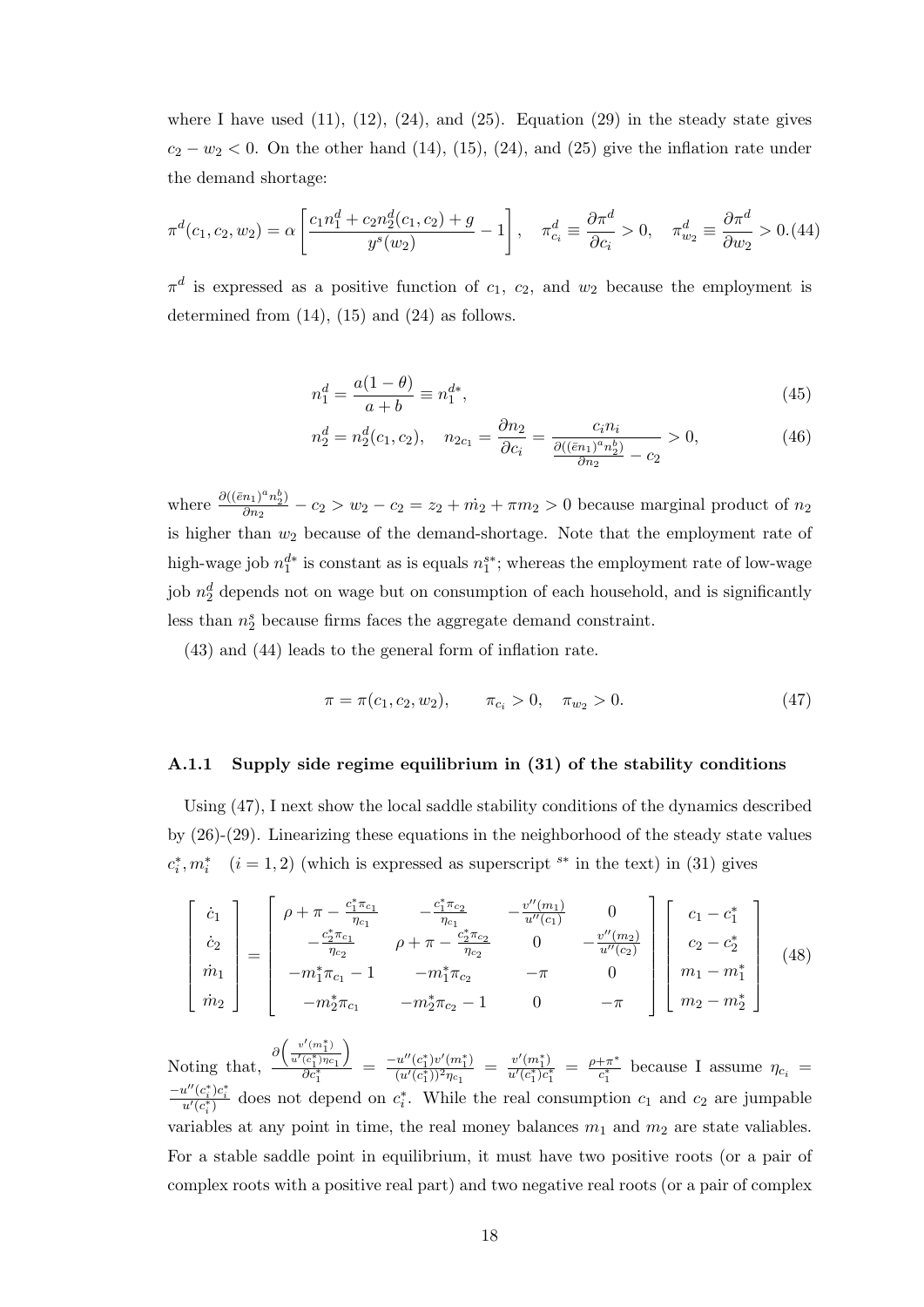roots with a negative real part).

Denoting the Jacobian matrix in  $(53)$  as  $A<sup>s</sup>$ , the charactoristic equation can be expressed as

$$
\lambda_s^4 - Trace\left(A^s\right)\lambda_s^3 + B^s\lambda_s^2 - C^s\lambda_s + \det\left(A^s\right) = 0,
$$

where  $\lambda_{sk}$ ,  $(k = 1, 2, 3, 4)$  is the roots of this equation and

$$
B^{s} = \rho^{2} - \rho \left( \frac{c_{1}^{*} \pi_{c_{1}}}{\eta_{c_{1}}} + \frac{c_{2}^{*} \pi_{c_{2}}}{\eta_{c_{2}}} \right) - \frac{v''(m_{1}^{*})}{u''(c_{1}^{*})} \left( 1 + m_{1}^{*} \pi_{c_{1}} \right) - \frac{v''(m_{2}^{*})}{u''(c_{2}^{*})} \left( 1 + m_{2}^{*} \pi_{c_{2}} \right),
$$
  

$$
det(A^{s}) = \left( \frac{v''(m_{1}^{*})}{u''(c_{1}^{*})} \right)^{2} \left( \frac{v''(m_{2}^{*})}{u''(c_{2}^{*})} \right)^{2} \left( 1 + m_{1}^{*} \pi_{c_{1}} + m_{2}^{*} \pi_{c_{2}} \right) > 0.
$$
 (49)

Note  $\pi = 0$  in the supply side regime equilibrium. If the following conditions are satisfied at least, the system has a locally stable saddle point.  $^{23}$ 

$$
\lambda_{s1}\lambda_{s2}\lambda_{s3}\lambda_{s4} > 0,\tag{50}
$$

$$
\lambda_{s1}\lambda_{s2} + \lambda_{s1}\lambda_{s3} + \lambda_{s1}\lambda_{s4} + \lambda_{s2}\lambda_{s3} + \lambda_{s2}\lambda_{s4} + \lambda_{s3}\lambda_{s4} < 0. \tag{51}
$$

Considering the relation rule between roots and coefficients of the eigenvalue equation, the LHS of (50) and (51) equal  $det(A^s)$  and  $B^s$ , respectively. (50) is satisfied already without additional conditions as in (49). The condition  $B<sup>s</sup> < 0$  is satisfied under the following assumption.

### Assumption 1

$$
\rho - \left(\frac{c_1^* \pi_{c_1}}{\eta_{c_1}} + \frac{c_2^* \pi_{c_2}}{\eta_{c_2}}\right) < 0 \tag{52}
$$

## A.1.2 Demand shortage regime equilibrium in (32) of the stability conditions

The system of demand shortage regime equilibrium is described by  $(27)-(29)$  and (37). I show here that this dynamic system has a saddle path to the steady state in (32). Linearizing these equations in the neighborhood of the steady state values  $c_i^{d*}, m_i^{d*} \quad (i = 1, 2) \text{ in (31) give}$ 

$$
\begin{bmatrix}\n\dot{c}_1 \\
\dot{c}_2 \\
\dot{m}_1 \\
\dot{m}_2\n\end{bmatrix} = \begin{bmatrix}\n\rho + \pi - \frac{c_1^{d*}\pi_{c_1}}{\eta_{c_1}} & -\frac{c_1^{d*}\pi_{c_2}}{\eta_{c_1}} & 0 & 0 \\
-\frac{c_2^{d*}\pi_{c_1}}{\eta_{c_2}} & \rho + \pi - \frac{c_2^{d*}\pi_{c_2}}{\eta_{c_2}} & 0 & -\frac{v'(m_2)}{u''(c_2)} \\
-m_1^{d*}\pi_{c_1} - 1 & -m_1^{d*}\pi_{c_2} & -\pi & 0 \\
-m_2^{d*}\pi_{c_1} & -m_2^{d*}\pi_{c_2} - 1 & 0 & -\pi\n\end{bmatrix} \begin{bmatrix}\nc_1 - c_1^{d*} \\
c_2 - c_2^{d*} \\
m_1 - m_1^{d*} \\
m_2 - m_2^{d*}\n\end{bmatrix}
$$
\n(53)

 $^{23}$ Buiter (1984) discusses saddle-path stability in dynamic general equilibrium model with continuous time model.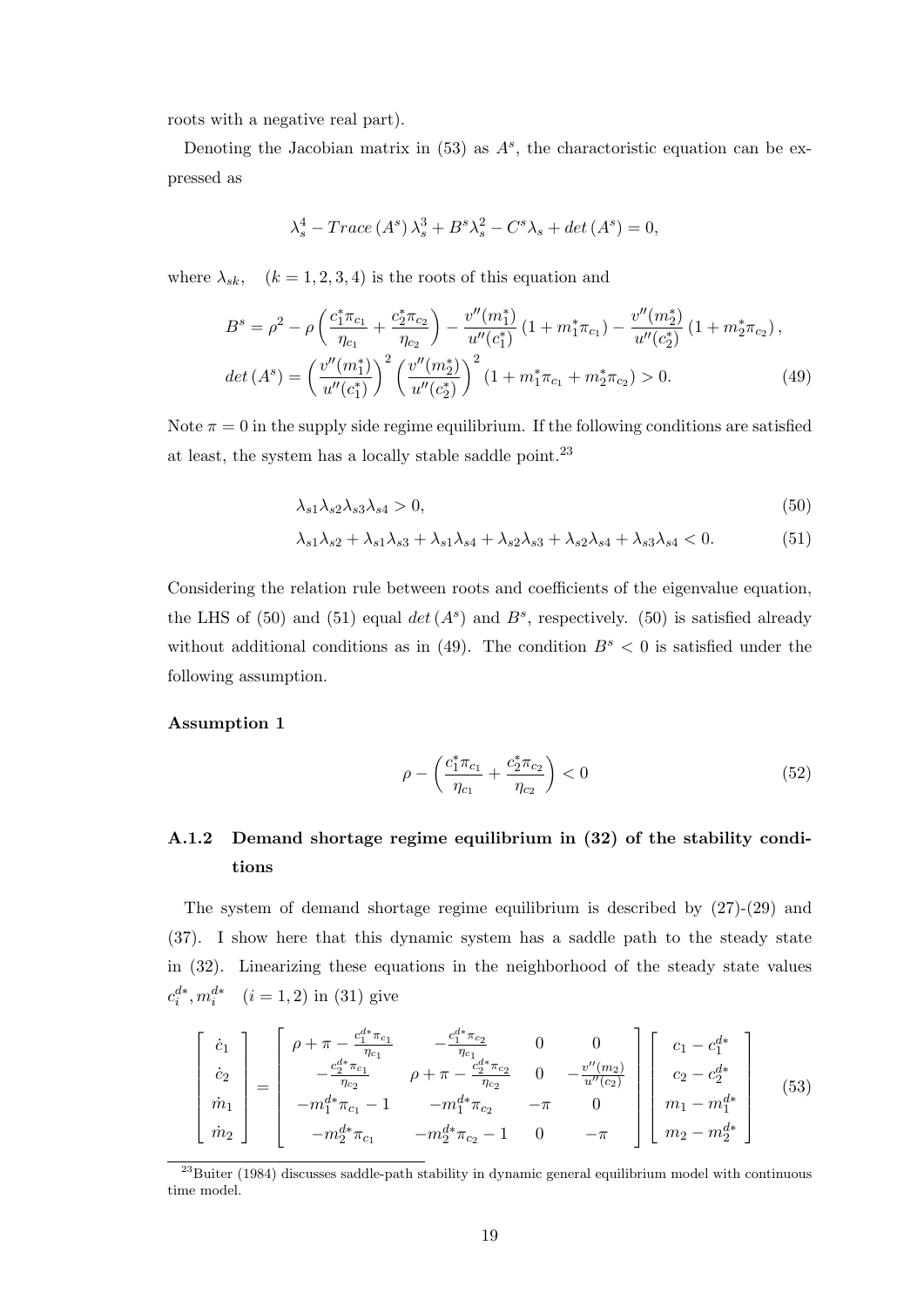Denoting the Jacobian matrix in  $(53)$  as  $A<sup>d</sup>$ , the charactoristic equation can be expressed as

$$
\lambda_d^4 - Trace\left(A^d\right)\lambda_d^3 + B^d\lambda_d^2 - C^d\lambda_d + det\left(A^d\right) = 0,
$$

where  $\lambda_{dk}$ ,  $(k = 1, 2, 3, 4)$  is the roots of this equation and

$$
B^{d} = (\pi - \rho) \left( \frac{c_{1}^{d*} \pi_{c_{1}}}{\eta_{c_{1}}} + \frac{c_{2}^{d*} \pi_{c_{2}}}{\eta_{c_{2}}} - \rho \right) - \pi(\rho + \pi) - \frac{v''(m_{2}^{d*})}{u''(c_{2}^{d*})} \left( 1 + m_{2}^{d*} \pi_{c_{2}} \right), \quad (54)
$$
  

$$
det\left(A^{d}\right) = -\pi \frac{c_{1}^{d*} \pi_{c_{1}}}{\eta_{c_{1}}} \left( \frac{v''(m_{2}^{d*})}{u''(c_{2}^{d*})} \right)
$$

$$
+ \pi^{2}(\rho + \pi) \left[ \left( \frac{v''(m_{2}^{d*})}{u''(c_{2}^{d*})} \right) - (\rho + \pi) + \left( \frac{c_{1}^{d*} \pi_{c_{1}}}{\eta_{c_{1}}} + \frac{c_{2}^{d*} \pi_{c_{2}}}{\eta_{c_{2}}} \right) \right]. \quad (55)
$$

The saddle stability conditions require  $B^d < 0$  and  $\det(A^d) > 0$ . To assure this conditions, I assume Assumption 2 in addition to Assumption 1.

#### Assumption 2

$$
\pi(\rho + \pi) + \frac{v''(m_2^{d*})}{u''(c_2^{d*})} > 0.
$$
\n(56)

Noting that  $\pi < 0$  and  $\rho + \pi > 0$  in the neighborhood of the equilibrium, Assumption 1 makes the big bracket in (55) positive and then  $det(A) > 0$  is obtained under Assumption 1 substituted  $c_i^{d*}$  for  $c_i^*$  $i<sub>i</sub>$ . Further Assumption 2 makes the second and third term of (54) negative. At the same time Assumption 1 gives the first term of (54) negative. Therefore  $B<sup>d</sup> < 0$  is obtained under Assumption 1 and 2.

## A.2 Appendix 2 Derivations of (33) and (34)

Using the Cramer's rule in the steady state equilibrium,  $(33)$  is

$$
\begin{split} \frac{dc_{1}^{*}}{dw_{2}}&=\frac{1}{\det\left(A^{s}\right)}\frac{v''(m_{1}^{*})}{u''(c_{1}^{*})}\frac{v''(m_{2}^{*})}{u''(c_{2}^{*})}\left[-m_{1}^{*}\pi_{c_{2}}-\left(1+m_{2}^{*}\pi_{c_{2}}\right)\frac{n_{2}^{s}}{n_{1}^{s}}-m_{1}^{*}\pi_{w_{2}}\right]<0,\\ \frac{dc_{2}^{*}}{dw_{2}}&=\frac{1}{\det\left(A^{s}\right)}\frac{v''(m_{1}^{*})}{u''(c_{1}^{*})}\frac{v''(m_{2}^{*})}{u''(c_{2}^{*})}\left[1+m_{1}^{*}\pi_{c_{1}}+m_{2}^{*}\pi_{c_{1}}\frac{n_{2}^{s}}{n_{1}^{s}}-m_{2}^{*}\pi_{w_{2}}\right], \end{split}
$$

where  $det(A^s) > 0$  obtained by the stability condition. Further, the effect of a minimum wage hike on aggregate consumption is

$$
\frac{d(n_1^s c_1^* + n_2^s c_2^*)}{dw_2} = \frac{dc_1^*}{dw_2} n_1^s + \frac{dn_1^s}{dw_2} c_1^s + \frac{dc_2^*}{dw_2} n_2^s + \frac{dn_2^s}{dw_2} c_2^*
$$
\n
$$
= \frac{1}{\det(A^s)} \frac{v''(m_1^*)}{u''(c_1^*)} \frac{v''(m_2^*)}{u''(c_2^*)} \left[ -m_1^* n_1^s \pi_{w_2} - m_2^* n_2^s \pi_{w_2} + \frac{dn_2^s}{dw_2} c_2^* \right] < 0,
$$

where  $\frac{dn_1^s}{dw_2} = 0$  and  $\frac{dn_2^s}{dw_2} < 0$  as shown in (11) and (12). I have used  $\pi_{ci} = \frac{-\alpha n_i}{y^s}$ .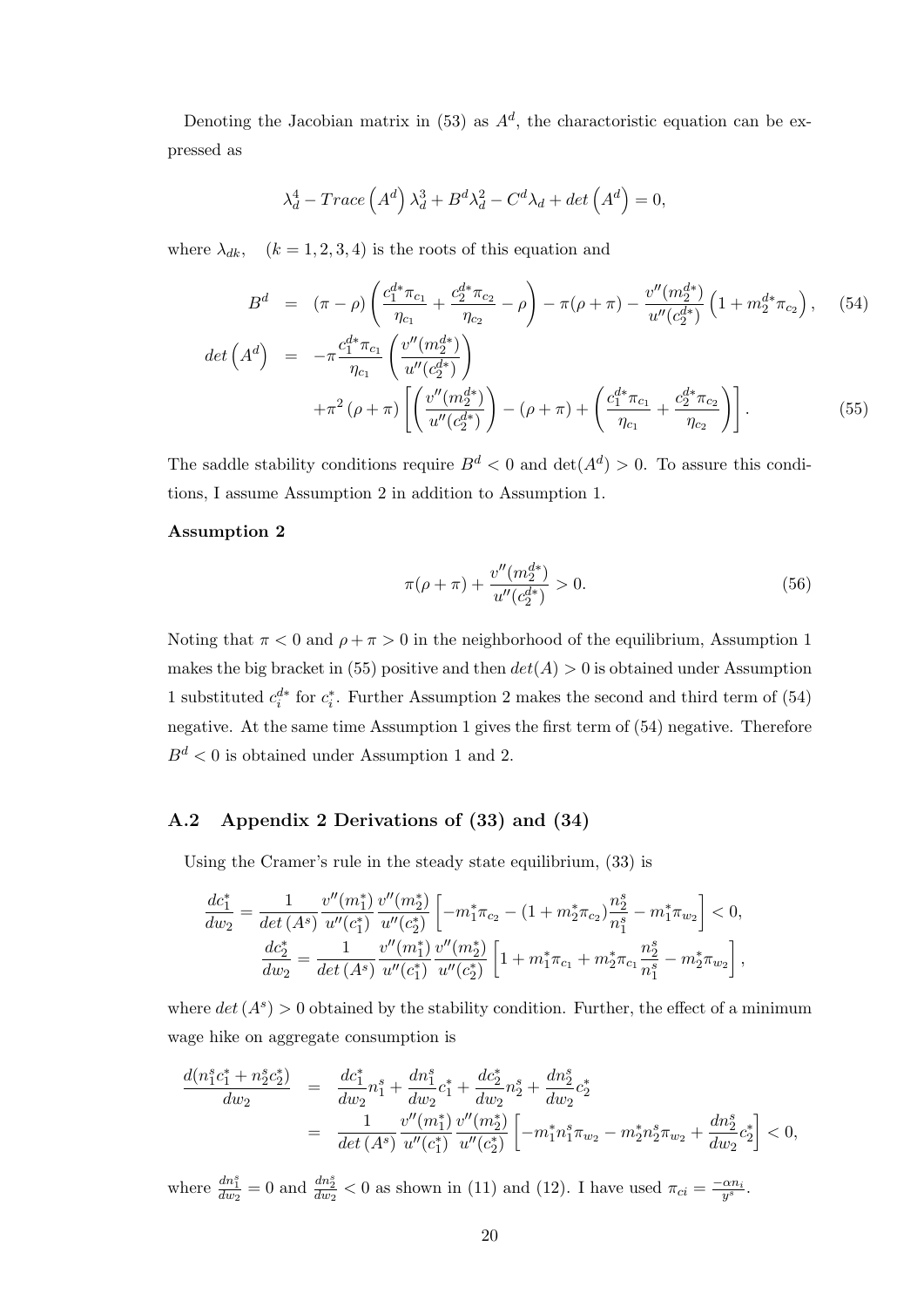Differentiating the steady state equilibrium condition  $\frac{v'(m_i^*)}{u'(c_i^*)} = \rho$  with  $w_2$  yields  $\frac{u^{\prime\prime}(c_{i}^{*})c_{i}^{*}}{u^{\prime}(c_{i}^{*})}$  $rac{dc_i^*}{dw_2}$  $\frac{w_2}{c_i^*} = \frac{v''(m_i^*)m_i^*}{v'(m_i^*)}$  $\frac{dm_i^*}{dw_2}$  $\frac{w_2}{m_i^*}$ , and then

$$
\frac{dm_i^*}{dw_2} = \frac{\rho u''(c_i^*)}{v''(m_i^*)} \frac{dc_i^*}{dw_2}.
$$

## A.3 Appendix 3 Proof of Proposition 2

In the steady state equilibrium of  $(31)$ , differentiating  $(35)$  with  $w_2$  yields

$$
\begin{split} \frac{dV^{s}}{dw_{2}} &= \frac{1}{\rho} \left[ u'(c_{1}^{*}) \frac{dc_{1}^{*}}{dw_{2}} n_{1}^{s} + v'(m_{1}^{*}) \frac{dm_{1}^{*}}{dw_{2}} n_{1}^{s} + u'(c_{2}^{*}) \frac{dc_{2}^{*}}{dw_{2}} n_{2}^{s} + v'(m_{2}^{*}) \frac{dm_{2}^{*}}{dw_{2}} n_{2}^{s} + \frac{dn_{2}^{s}}{dw_{2}} \left( u(c_{2}^{*}) + v(m_{2}^{*}) \right) \right] \\ &= \frac{1}{\rho} \left[ \frac{dc_{1}^{*}}{dw_{2}} n_{1}^{s} \left( u'(c_{1}^{*}) + \rho \frac{u''(c_{1}^{*})}{v''(m_{1}^{*})} \right) + \frac{dc_{2}^{*}}{dw_{2}} n_{2}^{s} \left( u'(c_{2}^{*}) + \rho \frac{u''(c_{2}^{*})}{v''(m_{2}^{*})} \right) + \frac{dn_{2}^{s}}{dw_{2}} \left( u(c_{2}^{*}) + v(m_{2}^{*}) \right) \right]. \end{split}
$$

Defining  $u'(c_1^*)$  $\beta_{1}^{*})+\rho_{v''(m_{1}^{*})}^{u''(c_{1}^{*})}$  $\frac{u''(c_1^*)}{v''(m_1^*)} = u'(c_2^*)$  $(\rho^*_{2}) + \rho \frac{u''(c_2^*)}{v''(m_2^*)}$  $\frac{u^{\prime\prime}(c_2)}{v^{\prime\prime}(m_2^*)} + \varepsilon$  yields

$$
\frac{dV^s}{dw_2} = \frac{1}{\rho} \left[ \left( \frac{dc_1^*}{dw_2} n_1^s + \frac{dc_2^*}{dw_2} n_2^s \right) \left( u'(c_2^*) + \rho \frac{u''(c_2^*)}{v''(m_2^*)} \right) + \varepsilon \frac{dc_1^*}{dw_2} n_1^s + \frac{dn_2^s}{dw_2} \left( u(c_2^*) + v(m_2^*) \right) \right].
$$

Noting that  $\frac{dc_1^*}{dw_2} n_1^s + \frac{dc_2^*}{dw_2} n_2^s = \frac{1}{det(A^s)}$  $\frac{v^{\prime\prime}(m_1^*)}{u^{\prime\prime}(c_1^*)}$  $\frac{v''(m_2^*)}{u''(c_2^*)}$   $[-m_1^*n_1^s\pi_{w_2} - m_2^*n_2^s\pi_{w_2}] < 0$ , the condition of  $\frac{dV^s}{dw_2} < 0$  is given by

$$
\varepsilon > \frac{-1}{\frac{dc^*_1}{dw_2}n_1^s} \left[ \left( \frac{dc^*_1}{dw_2} n_1^s + \frac{dc^*_2}{dw_2} n_2^s \right) \left( u'(c_2^*) + \rho \frac{u''(c_2^*)}{v''(m_2^*)} \right) + \frac{d n_2^s}{dw_2} \left( u(c_2^*) + v(m_2^*) \right) \right].
$$

# A.4 Appendix 4. Deviations of (38), (39) and equilibrium value in demand-shortage regime

In the steady state equilibrium of  $(32)$ , total differentials of  $(27)$  and  $(29)$  give

$$
(\rho + \pi)u''(c_2)dc_2 - v''(m_2)dm_2 + u'(c_2)d\pi = 0,
$$
\n(57)

$$
dc_2 + \pi dm_2 + m_2 d\pi - dw_2 = 0.
$$
\n(58)

Substituting (58) into (57) yields

$$
\left[\pi(\rho+\pi)u''(c_2) + v''(m_2)\right]dc_2 = v''(m_2)dw_2 - \left[m_2v''(m_2) + u'(c_2)\pi\right]d\pi,
$$
\n(59)

$$
\left[\pi(\rho+\pi)u''(c_2) + v''(m_2)\right]dm_2 = (\rho+\pi)u''(c_2)dw_2 + \left[-(\rho+\pi)m_2u''(c_2) + u'(c_2)\right]d\pi.
$$
 (60)

(59) and (60) represent that consumption  $c_2$  and money holdings  $m_2$  depend on minimum wage  $w_2$  and inflation rate. A minimum wage hike increases income but an increase in inflation rate decreases the value of money holding and the income.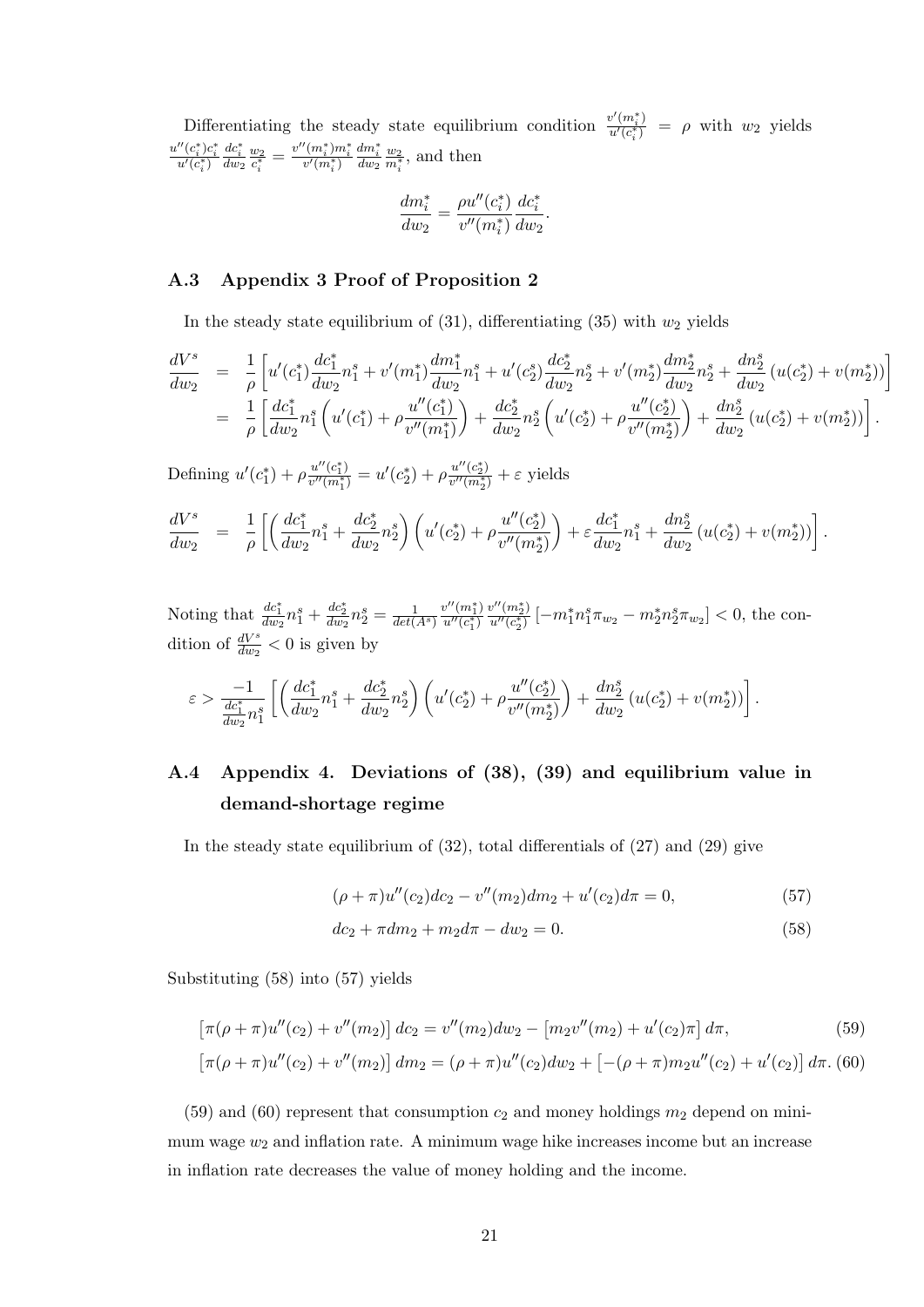In addition, total differential of (37) gives

$$
(\rho + \pi)u''(c_1)dc_1 = -u'(c_1)d\pi.
$$
\n(61)

Further, inflation rate (25) can be differentiated as follows.

$$
d\pi = \frac{\alpha}{y^s(w_2)} dy^d - \frac{\alpha y^d}{(y^s(w_2))^2} \frac{\partial y^s}{\partial w_2} dw_2.
$$
 (62)

Substituting (62) into (59) (60) and (61) yields

$$
(\rho + \pi)u''(c_1)dc_1 = u'(c_1) \left[ \frac{\alpha y^d}{(y^s(w_2))^2} \frac{\partial y^s}{\partial w_2} dw_2 - \frac{\alpha}{y^s(w_2)} dy^d \right],
$$
\n
$$
[\pi(\rho + \pi)u''(c_2) + v''(m_2)]dc_2 = \left[ v''(m_2) + (m_2v''(m_2) + u'(c_2)\pi) \frac{\alpha y^d}{(y^s(w_2))^2} \frac{\partial y^s}{\partial w_2} \right] dw_2
$$
\n
$$
- [m_2v''(m_2) + u'(c_2)\pi] \frac{\alpha}{y^s(w_2)} dy^d,
$$
\n(64)

$$
[\pi(\rho + \pi)u''(c_2) + v''(m_2)]dm_2 = \left[ (\rho + \pi)u''(c_2) - (-(\rho + \pi)m_2u''(c_2) + u'(c_2)) \frac{\alpha y^d}{(y^s(w_2))^2} \frac{\partial y^s}{\partial w_2} \right] dw_2
$$
  
 
$$
+ [-(\rho + \pi)m_2u''(c_2) + u'(c_2)] \frac{\alpha}{y^s(w_2)} dy^d.
$$
 (65)

The assumption 2 assures that the square brackets in left-hand side of (64) and (65) become both negative.<sup>24</sup>

In right hand side of both (64) and (65), the cofficient in big bracket of terms  $dw_2$  are influenced by two effects direct minimum wage effect (the first term) and the indirect effect through the inflation (the second term). I assume that the direct effect is larger than the indirect effect (Assumption 3). This assumption implies that wage or income is more important factor than inflation rate when households choose cosumption and money holding.

#### Assumption 3

$$
v''(m_2) + (m_2v''(m_2) + u'(c_2)\pi) \frac{\alpha y^d}{(y^s(w_2))^2} \frac{\partial y^s}{\partial w_2} < 0,\tag{66}
$$

$$
(\rho + \pi)u''(c_2) - (-(\rho + \pi)m_2u''(c_2) + u'(c_2))\frac{\alpha y^d}{(y^s(w_2))^2}\frac{\partial y^s}{\partial w_2} < 0. \quad (67)
$$

Equations (63)-(65) and Assumption 3 give the

$$
c_1 = c_1(y^d, w_2), \qquad \frac{\partial c_1}{\partial y^d} > 0, \quad \frac{\partial c_1}{\partial w_2} > 0,
$$
\n
$$
(68)
$$

$$
c_2 = c_2(y^d, w_2), \qquad \frac{\partial c_2}{\partial y^d} > 0, \quad \frac{\partial c_2}{\partial w_2} > 0,
$$
\n
$$
(69)
$$

$$
m_2 = m_2(y^d, w_2), \qquad \frac{\partial m_2}{\partial y^d} > 0, \quad \frac{\partial m_2}{\partial w_2} > 0.
$$
 (70)

<sup>&</sup>lt;sup>24</sup>Multiplying both terms of the assumption 2 by  $u''(c_2)$  yields  $\pi(\rho + \pi)u''(c_2) + v''(m_2) < 0$ . Note  $u''(c_2) < 0.$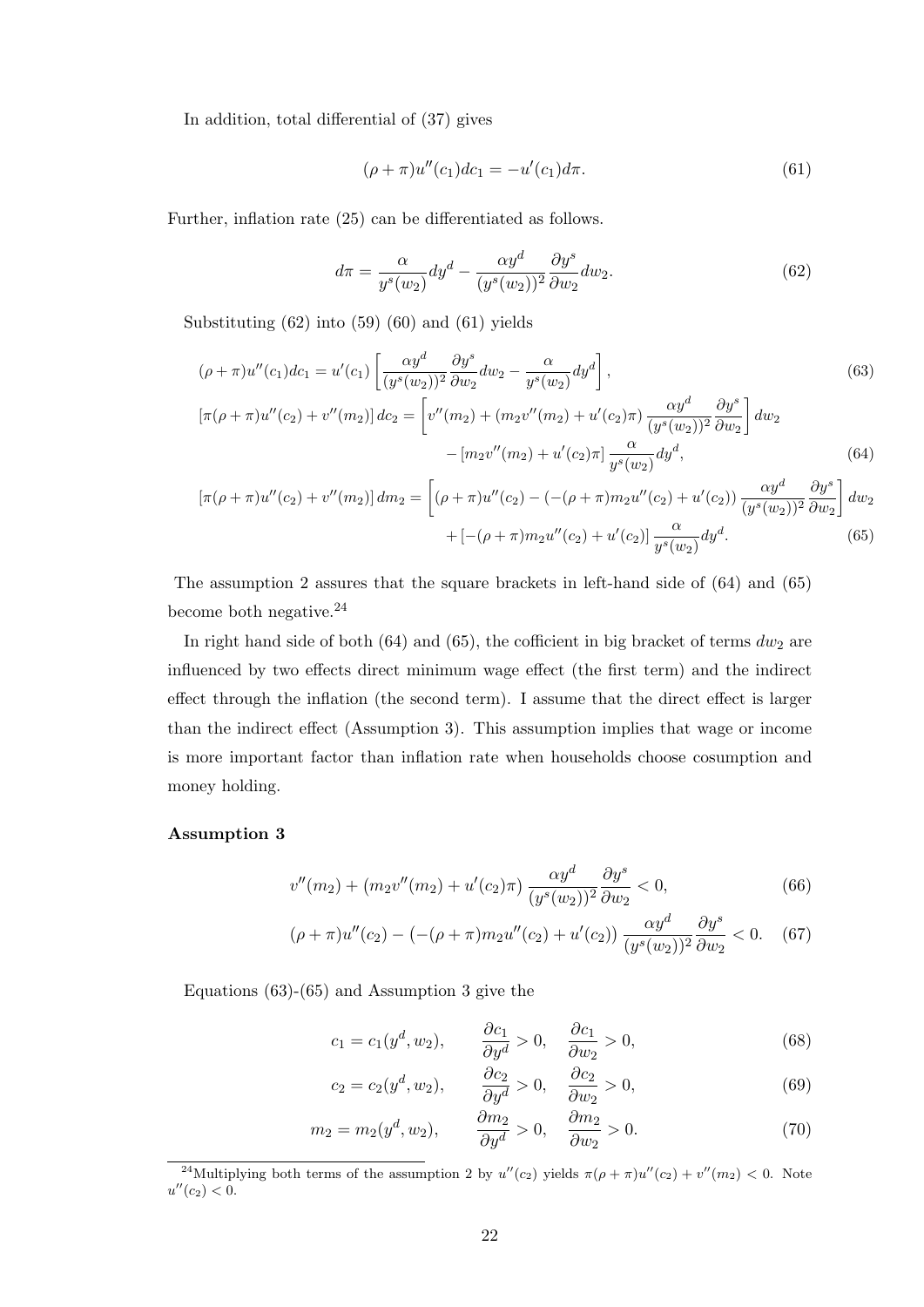(68)-(70) generate the AD line in (38) which differential coefficient of  $n_2$ ,  $y<sup>d</sup>$  and  $w_2$  is

$$
\left[1 - n_1 \frac{\partial c_1}{\partial y^d} - n_2 \frac{\partial c_2}{\partial y^d}\right] dy^d = c_2 dn_2 + \left[n_1 \frac{\partial c_1}{\partial w_2} + n_2 \frac{\partial c_2}{\partial w_2}\right] dw_2.
$$
 (71)

The marginal increment in  $y^d$  gives rise to the increase in  $c_1$  and  $c_2$  through the inflation effect in (25). This inflation effects must not be so large in demand shortage equilibrium. If this effects is too large, aggregate demand runs short to satisfy this increasing consumption, this genrates the further inflation. In this process the inflation accerates more and more and steady state equilibrium collapses. To rule out this scenario, it requires following assumption.

### Assumption 4

$$
1 - n_1 \frac{\partial c_1}{\partial y^d} - n_2 \frac{\partial c_2}{\partial y^d} > 0.
$$
 (72)

Equations (71) and (72) show that the aggregate demand  $y<sup>d</sup>$  becomes a increasing function of  $w_2$  as also shown in Fig.1. Thereby equations (68)-(70) give conclusions that minimum wage hikes has positive effects on  $c_1$ ,  $c_2$  and  $m_2$  in the steady state general equilibrium under demand-shortage regime.

## A.5 Appendix 5 Derivation of (40)

In the steady state,  $m_1$  increases at defration rate  $-\pi^{d*}$  and marginal utility of money becomes constant  $\beta$ . Taylor series expansion for  $v(m_1(t))$ , evaluated at the steady state equilibrium  $m_1^{d*} = m_1(0)$ , as follows.

$$
v(m_1(t)) = v(m_1(0)) + v'(m_1(0))[m_1(t) - m_1(0)] + v''(m_1(0))[m_1(t) - m_1(0)]
$$
  
= 
$$
v(m_1(0)) + \beta[m_1(t) - m_1(0)].
$$
 (73)

Using  $m_1(t) = -\frac{n_2^{d*}}{n_1^{d*}} m_2^{d*} + \left[m_1(0) + \frac{n_2^{d*}}{n_1^{d*}} m_2^{d*}\right]$  $\left[e^{-\pi^{d*}t}$  and (73), the last term in (40) can be derived as follows.

$$
\int_0^\infty v(m_1(t))e^{-\rho t}dt = \int_0^\infty \left[ v(m_1(0)) - \frac{n_2^{d*}}{n_1^{d*}} \beta m_2^{d*} + \beta \left( m_1(0) + \frac{n_2^{d*}}{n_1^{d*}} \beta m_2^{d*} \right) e^{-\pi^{d*} t} - \beta m_1(0) \right] e^{-\rho t}dt
$$
  
\n
$$
= \frac{1}{\rho} \left[ v(m_1(0)) - \frac{n_2^{d*}}{n_1^{d*}} \beta m_2^{d*} - \beta m_1(0) \right] + \frac{\beta}{\rho + \pi^{d*}} \left[ m_1(0) + \frac{n_2^{d*}}{n_1^{d*}} m_2^{d*} \right]
$$
  
\n
$$
= \frac{v(m_1(0))}{\rho} - \frac{\beta}{n_1^{d*}\rho} \left[ n_1^{d*} m_1(0) + n_2^{d*} m_2^{d*} \right] + \frac{\beta}{n_1^{d*}(\rho + \pi^{d*})} \left[ n_1^{d*} m_1(0) + n_2^{d*} m_2^{d*} \right]
$$
  
\n
$$
= \frac{v(m_1(0))}{\rho} - \frac{\beta (n_1^{d*} m_1(0) + n_2^{d*} m_2^{d*})}{n_1^{d*}(\rho + \pi^{d*})} \left[ \frac{\pi^{d*}}{\rho} \right].
$$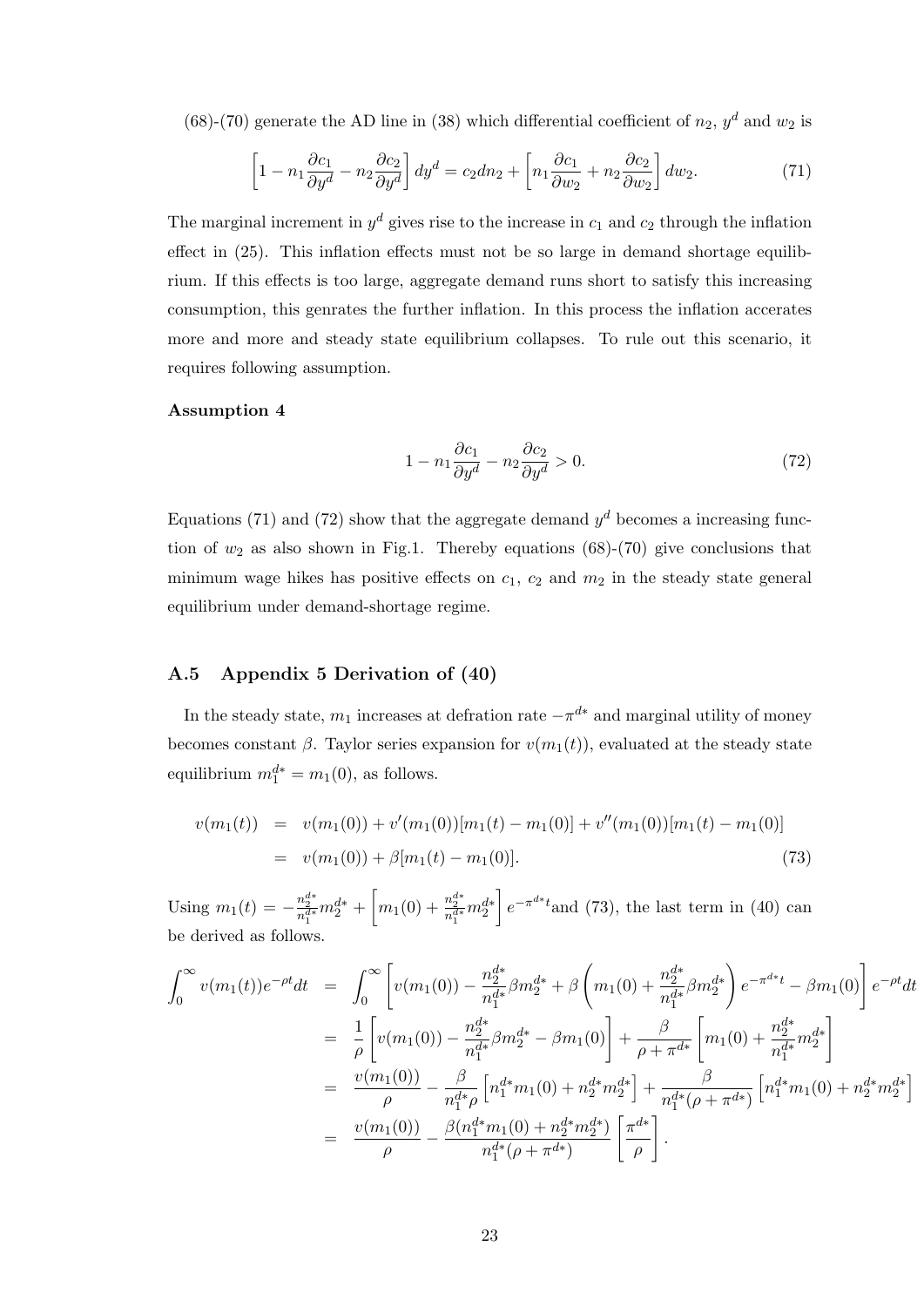# A.6 Appendix 6 Transversality conditon in demand-shortage regime equilibrium

Under (41) in demand-shortage regime equilibrium, the transversality condition will be satisfied as shown below. Considering  $\dot{m}_2 = 0$  in the steady state, time differential of the money market equilibrium (21) becomes

$$
\dot{m}^s = n_1^{d*} \dot{m}_1. \tag{74}
$$

The gorvernment's money expansion rate is assumed to be zero in (22), and thereby money stock increases at the deflation (negative inflation) rate, that is,  $\frac{\dot{m}^s}{m^s} = -\pi^{d*}$ . Hence, the change in the money holdings of high-wage households (74) can be written as (41), which can be rewritten as:

$$
\dot{m}_1(t) = -\pi^{d*} m_1 - \frac{n_2^{d*}}{n_1^{d*}} \pi^{d*} m_2^{d*},\tag{75}
$$

Further, (75) can be solved using the steady state valuables as

$$
m_1(t) = -\frac{n_2^{d*}}{n_1^{d*}} m_2^{d*} + \left[ m_1(0) + \frac{n_2^{d*}}{n_1^{d*}} m_2^{d*} \right] e^{-\pi^{d*}t},\tag{76}
$$

where  $m_1(0)$  indicates the initial  $(t = 0)$  money holding of high-wage job households.

Using (76), the LHS of the transversality condition (20) is

$$
\lim_{t \to \infty} \lambda_1 \left[ -\frac{n_2^d}{n_1^d} m_2^{d*} + \left( m_1(0) + \frac{n_2^d}{n_1^d} m_2^{d*} \right) e^{-\pi t} \right] e^{-\rho t}
$$
\n
$$
= \lim_{t \to \infty} u'(c_1^{d*}) \left[ \frac{n_2^d}{n_1^d} m_2^{d*} e^{-\rho t} + \left( m_1(0) + \frac{n_2^d}{n_1^d} m_2^{d*} \right) e^{-(\rho + \pi)t} \right]. \tag{77}
$$

Since  $\frac{n_2^{d*}}{n_1^{d*}} m_2^{d*} e^{-\rho t}$  and  $\left(m_1(0) + \frac{n_2^{d*}}{n_1^{d*}} m_2^{d*}\right)$  $\Big\}\,e^{-(\rho+\pi^{d*})t}$  are monotonically decreasing as  $t\to$  $\infty$ , transversality condition (20) converges to zero. Thus, the transversality condition can be satisfied even under (41).

## References

- [1] Acemoglu, Daron (2001) "Good jobs versus bad jobs." *Journal of Labor Economics,* Vol 19(1), 1-20.
- [2] Allegretto, Sylvia A., Arindrajit Dube, and Michael Reich (2011) "Do minimum wages really reduce teen employment? Accounting for heterogeneity and selectivity in state panel data." *Industrial Relations,* Vol 50(2), 205-240.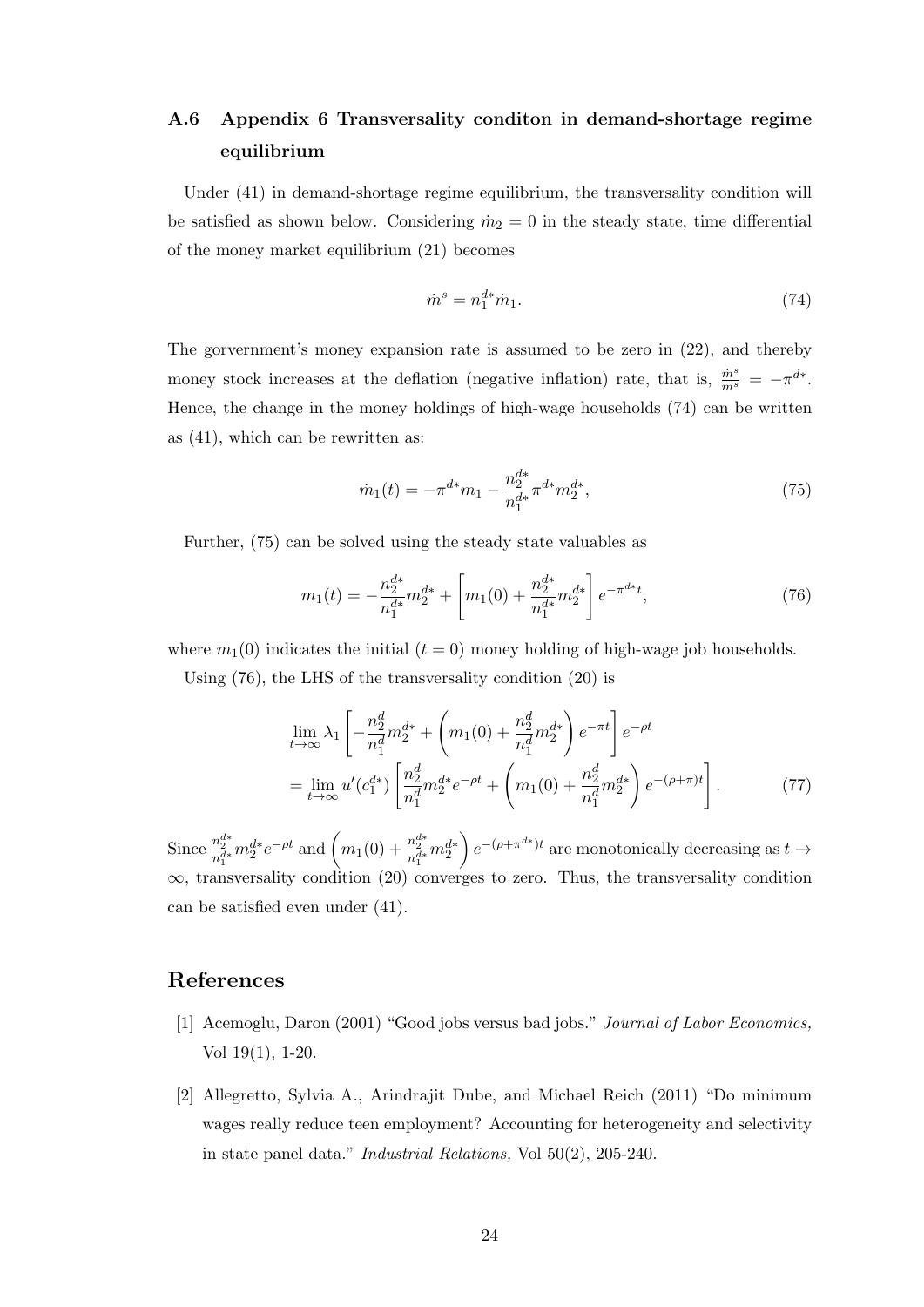- [3] Allegretto, Sylvia A., Arindrajit Dube, Michael Reich, and Ben Zipperer (2017) "Credible research designs for minimum wage studies: A response to Neumark, Salas, and Wascher." *ILR Review,* Vol 70(3), 559-592.
- [4] Ball, Laurence, and N. Gregory Mankiw (2002) "The NAIRU in theory and practice." *Journal of Economic Perspectives,* Vol 16, 115-136.
- [5] Bhaskar, Venkataraman, and Ted To (1999) "Minimum wages for Ronald McDonald monopsonies: A theory of monopsonistic competition." *Economic Journal,* Vol 109, 190-203.
- [6] Buiter, Willem (1984) "Saddlepoint problems in continuous time rational expectations models: A general method and some macroeconomic examples." *Econometrica,* Vol. 52(3), 665-680.
- [7] Blanchard, Olivier, and Lawrence F. Katz (1997) "What we know and do not know about the natural rate of unemployment." *Journal of Economic Perspectives,* Vol 11(1), 51-72.
- [8] Cahuc, Pierre, and Philippe Michel (1996) "Minimum wage unemployment and growth." *European Economic Review,* Vol 40, 1463-1482.
- [9] Dube, Arindrajit, T. William Lester, and Michael Reich (2010) "Minimum wage effects across state borders: estimates using contiguous counties." *Review of economics and statistics*, Vol 92(4), 945-964.
- [10] Falk, Armin, Ernst Fehr, and Christian Zehnder (2006) "Fairness perceptions and reservation wages– the behavioral effects of minimum wage laws." *Quarterly Journal of Economics,* 121(4), 1347-1381.
- [11] Fanti, Luciano, and Luca Gori (2011) "On economic growth and minimum wages." *Journal of Economics,* Vol 103, 59-82.
- [12] Flinn, Christopher J. (2006) "Minimum wage effects on labor market outcomes under search, matching, and endogeneous contract rates." *Econometrica,* Vol 74(4), 1013-1062.
- [13] Friedman, Miloton (1968). "The role of monetary policy," *American Economic Review,* 58(1), 1-17.
- [14] Honkapohja, Seppa (1980). "The Employment multiplier after disequilibrium dynamics." *The Scandinavian Journal of Economics,* Vol. 82(1) , 1-14.